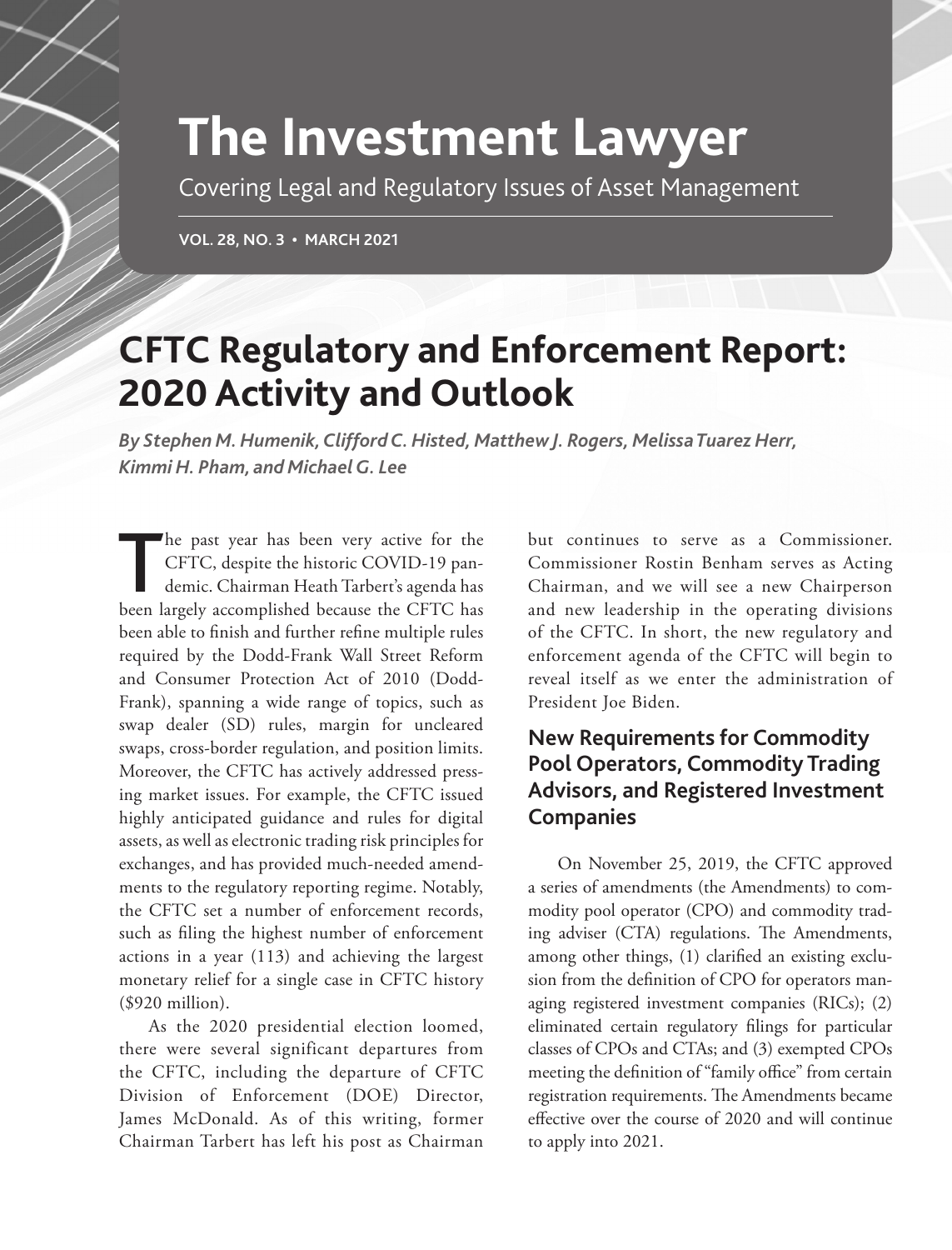The CFTC clarified Regulation 4.5 by affirming that a registered investment adviser (RIA) is the appropriate person to claim the exclusion on behalf of a RIC. Thus, the Amendments eliminate some confusion among market participants as to who should claim the exclusion. For those RIAs already claiming the Regulation 4.5 exclusion with respect to the RICs they operate, the RIA simply needs to continue to affirm the notice filing in the same manner it did prior to the amendments. Additionally, the CFTC extended the exclusionary relief of Regulation 4.5 to cover RIAs of business development companies.

The CFTC adopted a revision to the definition of "Reporting Person" by codifying CFTC Letter No. 14-115 and CFTC Letter No. 15-47.<sup>1</sup> CPOs operating pools for which the CPO claims either a Regulation 4.5 exclusion or a Regulation 4.13 exemption are exempted from filing Form CPO–PQR. Likewise, registered CTAs who do not direct client accounts are exempt from the reporting requirements. The CFTC acknowledged that certain categories of CPOs and CTAs filing Form CPO– PQR and Form CTA–PR provided it with limited utility.<sup>2</sup> Compliance by RIAs with respect to RICs affected by the Amendments is not required until March 1, 2021.

The Amendments establish CPO and CTA registration exemptions for persons meeting the definition of "family office."<sup>3</sup> The Amendments are consistent with the regulatory exclusion from the definition of "investment adviser" for family offices adopted by the US Securities and Exchange Commission (SEC) in 2012.4 The CFTC contends that familial relationships inherent in family offices need less regulatory oversight than the typical, arms-length transactions between a CPO and a pool participant.<sup>5</sup> The CFTC noted the Amendments are intended to codify existing noaction relief for CPOs and CTAs provided through CFTC Letter Nos. 12–37 and 14–143 and improve harmonization for market participants subject to dual CFTC and SEC jurisdiction.<sup>6</sup> The

family office registration exemptions went into effect on January 9, 2020.

On June 4, 2020, the CFTC amended Regulation 4.13(b) requiring persons claiming or affirming an exemption from registration as a CPO to certify that neither it, nor any of its principals, have a "statutory disqualification" requiring disclosure under Section 8a(2) of the Commodity Exchange Act (CEA).<sup>7</sup> Statutory disqualifications include serious violations of a number of laws and regulations governing financial markets, including felony convictions for embezzlement, theft, extortion, fraud and other legal and ethical violations. The revision closed a loophole, whereby financial wrongdoers can no longer rely on Regulation 4.13(b) to avoid disclosing past bad acts while still servicing pool participants.<sup>8</sup> Prior to this modification, CPOs generally could not register with the CFTC or the National Futures Association (NFA) if it, or its principals, previously committed acts resulting in statutory disqualifications. However, the statutory disqualification requirements did not extend to exempt CPOs. Importantly, the revision excludes any act previously revealed to the CFTC in connection with an application for registration granted by the CFTC. As a result of this revision, any CPO claiming an exemption in accordance with Rule  $4.13(a)(1)$ ,  $(2)$ ,  $(3)$  or (5) must affirmatively certify that neither it nor its principals have any statutory disqualifications in their backgrounds. Importantly, the statutory disqualifications of Section 8a(2) of the CEA already disqualify most asset managers subject to SEC regulations and oversight, but managers must be mindful of this revision when claiming or reaffirming an exemption with the NFA. A CPO relying on Rule  $4.13(a)(1)$ ,  $(2)$ ,  $(3)$  or  $(5)$  must certify that it is in compliance with this revision by March 1, 2021.

On October 6, 2020, the CFTC approved changes to Form CPO-PQR for CPOs. Specifically, the revisions:

1. Eliminate existing Schedules B and C of the form, except for the Pool Schedule of Investments;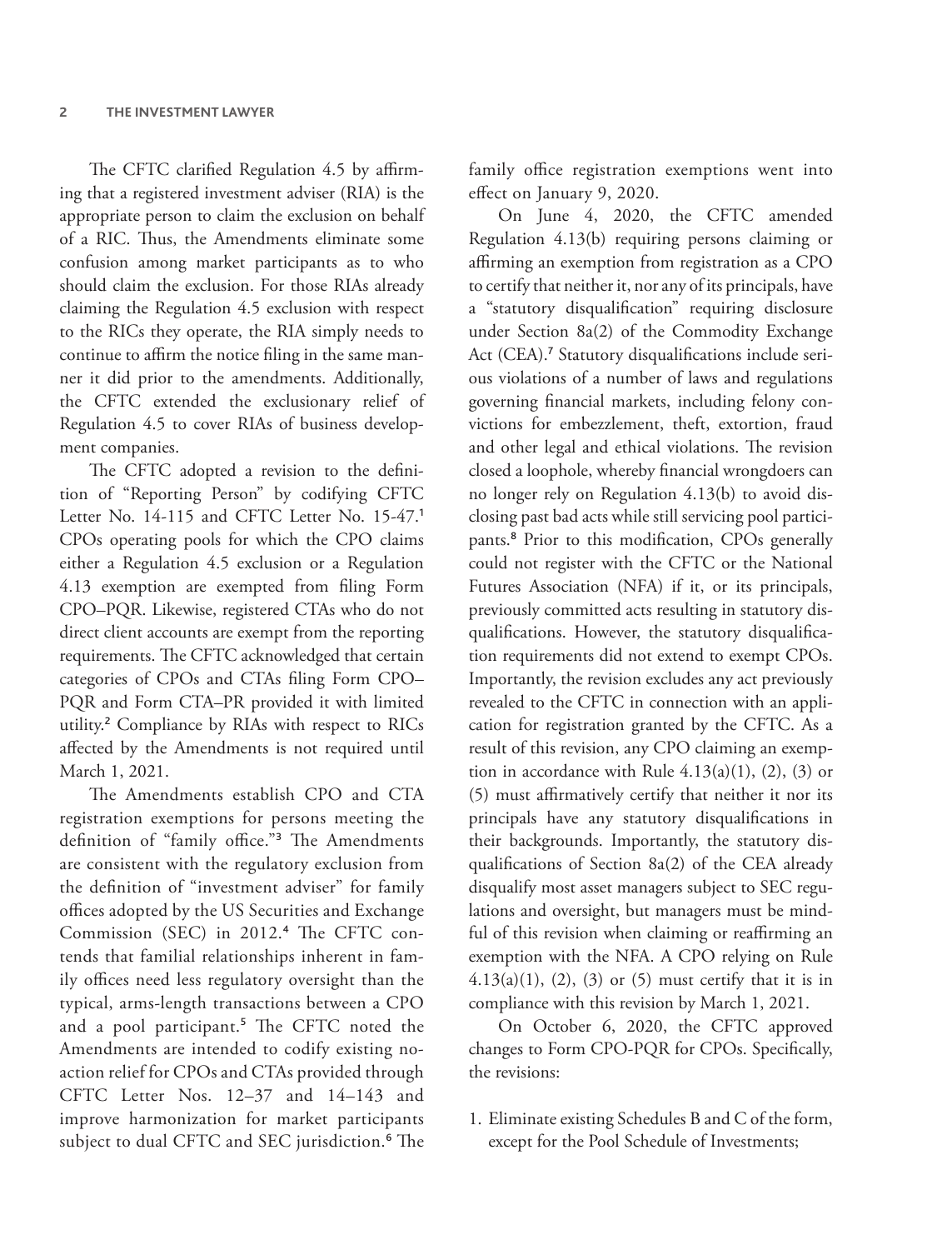- 2. Retain the 5 percent threshold for reportable assets with respect to the Pool Schedule of investments;
- 3. Amend the information requirements and instructions to request Legal Entity Identifiers for CPOs and their operated pools that have them, and to delete questions regarding pool auditors and marketers;
- 4. Enable substituted compliance by allowing CPOs to file NFA Form PQR in lieu of filing the revised Form CPO-PQR with the CFTC; and
- 5. Rescind substituted compliance with respect to Joint SEC-CFTC Form PF.

The initial compliance date is May 30, 2021. Additionally, the CFTC will evaluate the ongoing utility of these changes within 18 to 24 months after the compliance date.

Market participants, including registered CPOs and CTAs, should be aware that, on October 10, 2020, the CFTC<sup>9</sup> rolled back certain Volcker Rule restrictions in 2020.10 The Volcker Rule limits banking entities and certain nonbank financial companies from engaging in proprietary trading activities and from holding certain interests in hedge funds and private equity funds (for example, covered funds). Among other things, these changes are intended to loosen certain regulations by allowing banks to lend more freely to covered entities and by clarifying which types of entities are "covered funds."<sup>11</sup>

Lastly, while not a CFTC action, on October 28, 2020, the SEC finalized regulations related to the use of derivatives transactions by registered funds (Derivatives Rule).<sup>12</sup> In conjunction with the Derivatives Rule, the SEC will rescind Investment Company Act Release No. 10666 and replace the SEC's decades-old patchwork of guidance with a comprehensive framework for the use of derivatives transactions. The Derivatives Rule retains the key elements of the 2019 proposal, with certain modifications in consideration of industry feedback and market disruptions surrounding the COVID-19 pandemic. Specifically, the Derivatives Rule mandates a registered fund adopt and/or implement: (1)

value at risk limitations in lieu of asset segregation requirements; (2) a written derivatives risk management program; (3) new board oversight responsibilities; and (4) new reporting and recordkeeping requirements. The Derivatives Rule provides an exception for funds limiting their derivative exposure to 10 percent of net assets, excluding certain currency and interest rate hedging transactions. In addition, the Derivatives Rule provides special treatment for reverse repurchase agreements, and similar financing transactions and unfunded commitment agreements.

#### **Swap Dealers: Capital Requirements and Cross-Border Rules**

At open meetings held on July 22 and July 23, 2020, the CFTC issued final rules on (1) new capital requirements on SDs and major swap participants (MSPs) that are not subject to supervision by a banking regulator, as well as financial reporting requirements for SDs and MSPs generally (Final Capital Requirements Rule); and (2) the crossborder application of the registration thresholds (Final Cross-Border Rule) for SDs and MSPs.<sup>13</sup> The Final Cross-Border Rule is of significant note because it largely replaces the cross-border guidance that the CFTC issued in 2013. The 2013 cross-border guidance was subject to controversy, both with regard to its reach and its application. The Final Cross-Border Rule seeks to remedy this controversy.

The Final Capital Requirements Rule allows SDs to choose from among three alternative methods, each subject to a \$20 million capital floor, to establish and meet minimum capital requirements:

- 1. Net liquid assets method, based primarily on existing capital requirements for futures commission merchants (FCMs), and on the capital requirements adopted by the SEC for security-based SDs and major security-based swap participants;
- 2. Bank-based method, based primarily on existing capital requirements for bank holding companies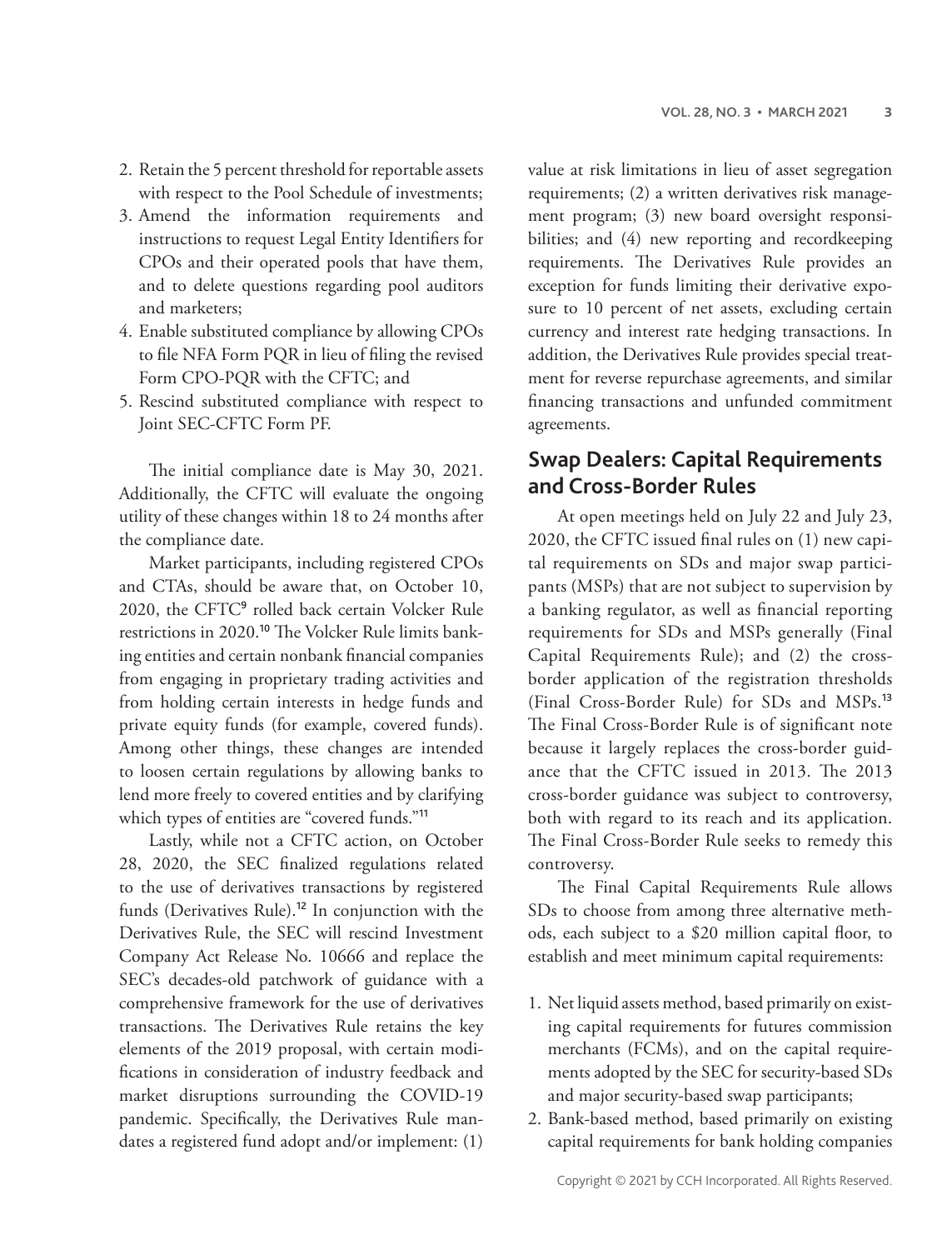under the supervision of the Federal Reserve Board; and

3. Tangible net worth method, designed specifically for SDs that are part of a larger commercial enterprise. (This method is the approach adopted for MSPs.)

The Final Capital Requirements Rule amends existing capital requirements for FCMs to impose specific requirements for swaps and security-based swaps. In addition, the Final Capital Requirements Rule includes: (1) a comprehensive model approval process; (2) accompanying financial reporting, recordkeeping, and notification requirements; and (3) a substituted compliance determination process for those SDs that already may be required to maintain capital in accordance with a foreign regulator. The Final Capital Requirements Rule became effective on November 16, 2020, and the date of compliance is October 6, 2021.<sup>14</sup>

The CEA requires registration of an SD,<sup>15</sup> but exempts entities engaged in a *de minimis* quantity of swap dealing transactions, currently set at \$8 billion (over the course of the immediately preceding 12 months), except for endowments and other "special entities."<sup>16</sup> The Final Cross-Border Rule describes how the *de minimis* threshold applies to the crossborder swap dealing transactions of US Persons and Non-US Persons and, specifically, identifies an entity's cross-border dealing activities that should be included in its *de minimis* threshold:

- 1. A US Person is required to include all of its swap dealing transactions, including those of its foreign branches, in its *de minimis* threshold calculation without exception;
- 2. A Non-US Person that is guaranteed by a US Person (a Guaranteed Entity) or a Significant Risk Subsidiary (SRS) is required to include all of its swap dealing transactions in its *de minimis* threshold calculation; and
- 3. A Non-US Person that is neither a Guaranteed Entity nor an SRS (collectively referred with its

US branches as an Other Non-US Person) is subject to special provisions:

- a. An Other Non-US Person is required to include swap dealing transactions with a US Person or a Guaranteed Entity in its *de minimis* threshold calculation, except for swaps conducted through a foreign branch of a registered SD.
- b. However, an Other Non-US Person may exclude swap dealing transactions with a Guaranteed Entity where the Guaranteed Entity is guaranteed by a nonfinancial entity or the Guaranteed Entity is itself below the *de minimis* threshold and is affiliated with a registered SD.<sup>17</sup>

MSP thresholds are required to be calculated in largely the same manner, except with regard to swap positions with guarantees. MSP calculations for swap positions with guarantees require that all swap positions subject to recourse must be attributed to the guarantor unless the guarantor, the Guaranteed Entity and its counterparty are Other Non-US Persons.

The Final Cross-Border Rule includes a series of new definitions. Most notably, the definition of "US Person"18 is now consistent with the definition adopted by the SEC, and "SRS"<sup>19</sup> replaces the concept of a "conduit affiliate" from prior CFTC guidance. The Final Cross-Border Rule also re-categorizes certain CFTC regulatory requirements as Group A (entity-wide requirements for SDs), Group B (transaction level requirements for SD to counterparty transactions) and Group C (business conduct standards for SD to counterparty transactions), and provides exceptions from, and substitute compliance rules for, such regulatory requirements.

The Final Cross-Border Rule became effective on November 13, 2020, and the date of compliance is September 14, 2021. Swaps entered into prior to September 14, 2021 are not subject to the Final Cross-Border Rule and may continue to rely on prior CFTC guidance.<sup>20</sup>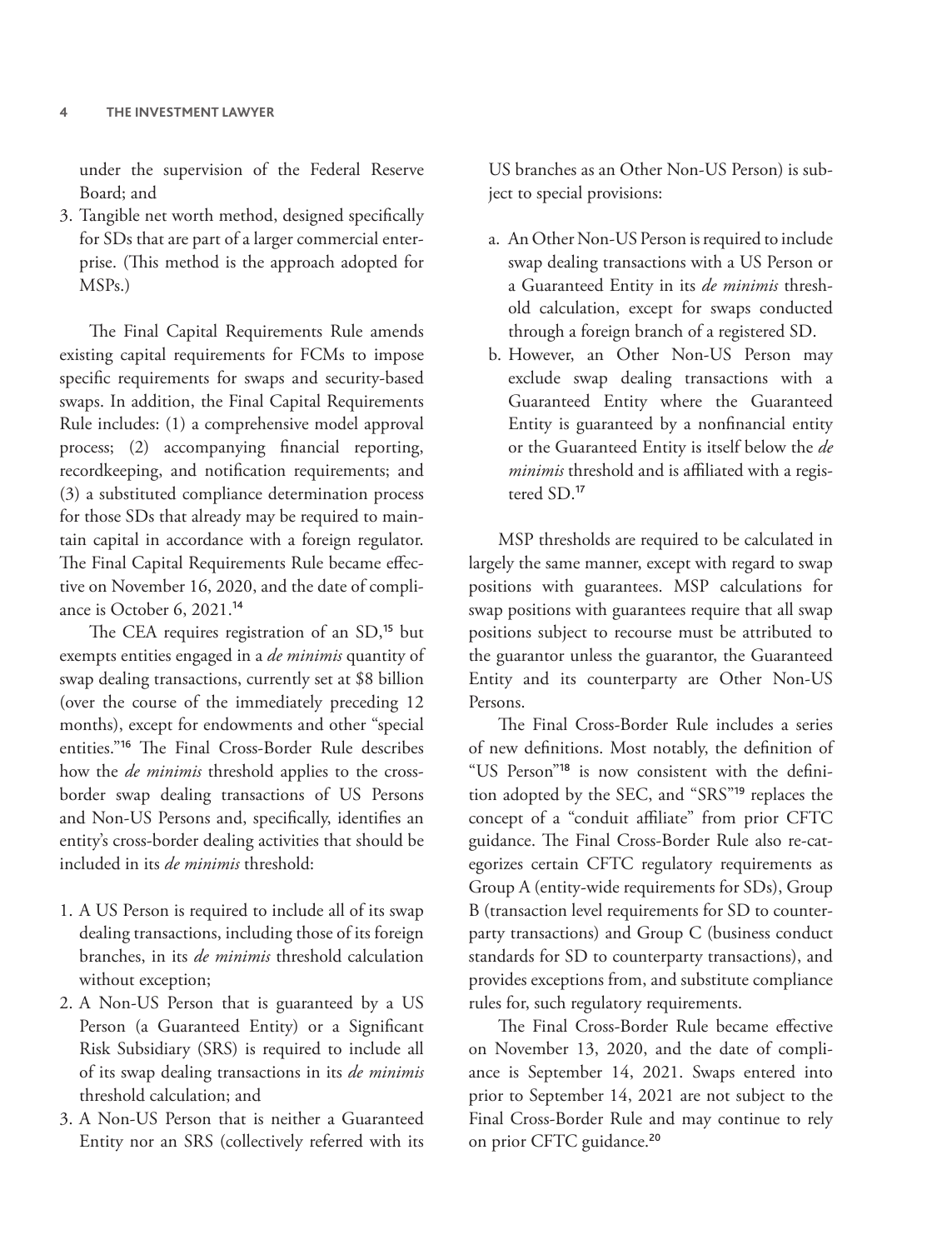#### **Cross-Border Clearing**

The clearing of derivatives globally and the permission of mutual recognition to avoid market fragmentation have been important themes for the CFTC, which continued in 2020. There are 15 derivatives clearing organizations (DCOs) currently registered with the CFTC. Five of these DCOs are organized outside of the United States (non-US DCOs). These five DCOs are also registered in their respective home countries, and thus are subject to oversight by both the CFTC and their home country regulators. Effective November 20, 2020, the CFTC adopted an alternative compliance framework which permits non-US DCOs to avoid this dual registration and to be registered with the CFTC through compliance with their home country regulatory regimes only, in lieu of, and as an alternative means of, compliance with the CFTC's DCO Core Principles. Now, under Part 39 and Part 140 as amended, a non-US DCO that wants to clear only swaps for US Persons has two registration options: (1) the non-US DCO may apply for regular DCO registration under existing procedures in Section  $39.3(a)(2)$  and be subject to all CFTC regulations applicable to DCOs in general, or (2) if the non-US DCO does not pose substantial risk to the US financial system and meets the requirements of Section 39.51, it may register and maintain registration as a DCO by relying largely on its home country regulatory regime, in lieu of compliance with CFTC regulations. This alternative compliance framework is not available to US DCOs, which must comply with all CEA and CFTC regulations applicable to DCOs.

A non-US DCO applying for registration as a DCO under this alternative compliance framework also must satisfy a few additional requirements: (1) the CFTC must determine that the non-US DCO's compliance with its home country regulatory regime would satisfy the CFTC's DCO Core Principles; (2) the non-US DCO must be in good regulatory standing in its home country; and (3) a memorandum of understanding or similar arrangement satisfactory to the CFTC must be in effect between the CFTC and

the non-US DCO's home country regulator. Also, the non-US DCO must not pose substantial risk to the US financial system. The CFTC has defined "substantial risk" as (1) the non-US DCO holding 20 percent or more of the required initial margin (IM) of US clearing members for swaps across all registered and exempt DCOs and (2) when 20 percent or more of the IM requirements for swaps at that DCO is attributable to US clearing members. If one or both of these thresholds are close to 20 percent, the CFTC may exercise discretion in its determination of whether the DCO poses a substantial risk.

## **Swap Execution Facilities: No More Name Give-Up**

Effective September 22, 2020, the CFTC finalized a revision of Section 37.9(d) to prohibit a swap execution facility (SEF) from directly or indirectly disclosing the identity of a counterparty to any swaps that are both (1) anonymously executed (including swaps that are anonymously pre-arranged or anonymously pre-negotiated), and (2) intended to be cleared. During 2020, SEFs implemented new rules that prohibit any person from violating this new requirement. There is one narrow exception: The requirement will not apply to package transactions that include a component transaction that is not a swap intended to be cleared. There are no exceptions in regards to workup protocols, error trades and permitted swaps.

There is an earlier compliance date for required swaps and a later compliance date for voluntarilycleared/permitted swaps. For swaps subject to the trade execution requirement under CEA Section 2(h)(8), SEFs must commence compliance no later than November 1, 2020. For swaps not subject to the trade execution requirement under CEA Section 2(h)(8), SEFs must commence compliance no later than July 5, 2021.

The CFTC believes that this revision was reasonably necessary to promote trading of swaps on SEFs, fair competition among market participants and impartial access to SEFs. The CFTC stated that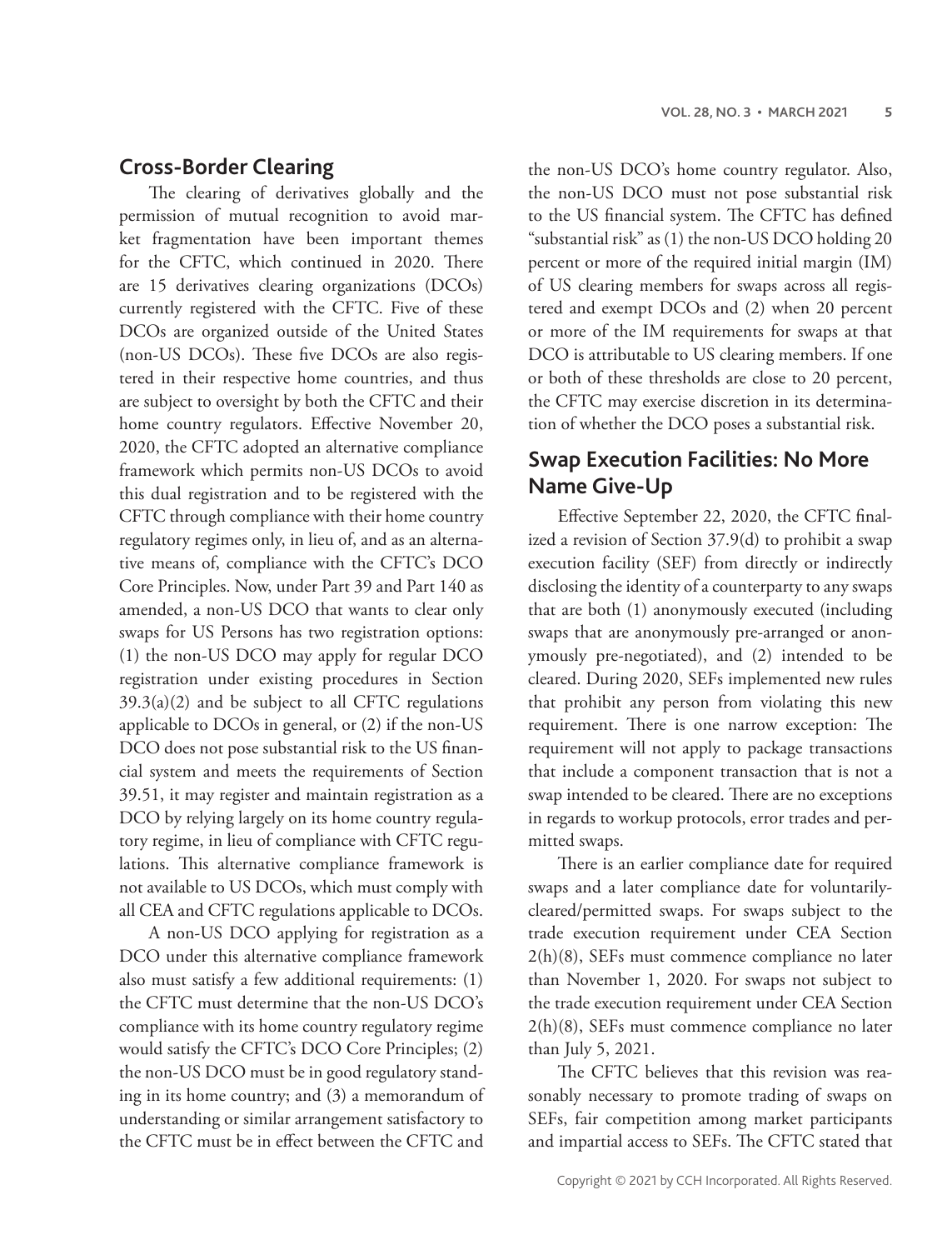it encourages SEFs and market participants to generally work to eliminate the technological or operational need for post-trade name give-up.

#### **Refining the Phasing of Margin Requirements**

On April 3, 2020, the Basel Committee on Banking Supervision (BCBS) and the International Organization of Securities Commissions (IOSCO) announced a one-year deferral of the final implementation phases of the margin requirements for non-centrally cleared derivatives.<sup>21</sup> Due to this extension, entities with an aggregate average notional amount (AANA) of non-centrally cleared derivatives greater than €50 billion will now be subject to the requirements on September 1, 2021. Entities with an AANA of non-centrally cleared derivatives greater than €8 billion will be subject to the requirements on September 1, 2022.

SDs are required to post and collect IM for uncleared swaps with other SDs and counterparties that are financial end users<sup>22</sup> with "material swap exposure" in accordance with a compliance schedule that has been phasing in for the last four years.<sup>23</sup> The final phase of that implementation, "Phase V," was scheduled to take effect in September 2020 and to result in a substantial number of investment funds and other financial end users coming into the scope of the IM requirements. However, on July 23, 2019, BCBS and IOSCO issued a statement advising that they have agreed to extend the implementation of the IM requirements by one year, until September 1, 2021.<sup>24</sup> The announcement in April extends the implementation deadline by another year, until 2022.<sup>25</sup> BCBS and IOSCO provided a summary table to note the changes,<sup>26</sup> which is reproduced in Exhibit 1 with the additional changes from the one-year delay announced on April 3, 2020<sup>27</sup> in bold.

The extension is a welcome development given the possible displacement of employees and the need for firms to focus resources on managing risks associated with current market volatility. This extension will provide additional operational capacity for firms to respond to the immediate impact of the COVID-19 pandemic while still facilitating covered entities to act diligently to comply with the requirements.<sup>28</sup>

Additionally, on August 14, 2020, the CFTC unanimously approved a proposal to align the CFTC's uncleared swap margin requirements with the above BCBS/IOSCO framework for noncleared derivatives.<sup>29</sup> On November 9, 2020, the CFTC extended the implementation phase such that compliance would be required for most market participants starting on September 1, 2022, which is consistent with the BCBS/IOSCO framework as described above.<sup>30</sup>

Lastly, the CFTC amended the margin requirements for uncleared swaps for SDs and MSPs for which there is no prudential regulator to add the European Stability Mechanism (ESM) to the list of entities that are expressly excluded from the definition of financial end user under CFTC regulations and to correct an erroneous cross-reference in CFTC regulations.<sup>31</sup> The CFTC approved a final rule so that no enforcement actions will be taken against a registered SD that does not follow the uncleared margin rules with respect to swaps entered into with the ESM. The final rule codifies relief from CFTC No-Action Letter 19-22<sup>32</sup> and exempts registered SDs that do not follow the uncleared margin rules with respect to swaps entered into with the ESM.

#### **Clarification of the Rules for Non-US Futures and Options Transactions**

On March 18, 2020, the CFTC issued a final rule amending its regulations governing the offer and sale of non-US or foreign futures and options to customers located in the United States (the Foreign Transactions Rule). The Foreign Transactions Rule codifies the process by which the CFTC may terminate exemptive relief issued pursuant to its regulations.<sup>33</sup>

The CFTC's Part 30 regulations govern the offer and sale of futures and option contracts traded on or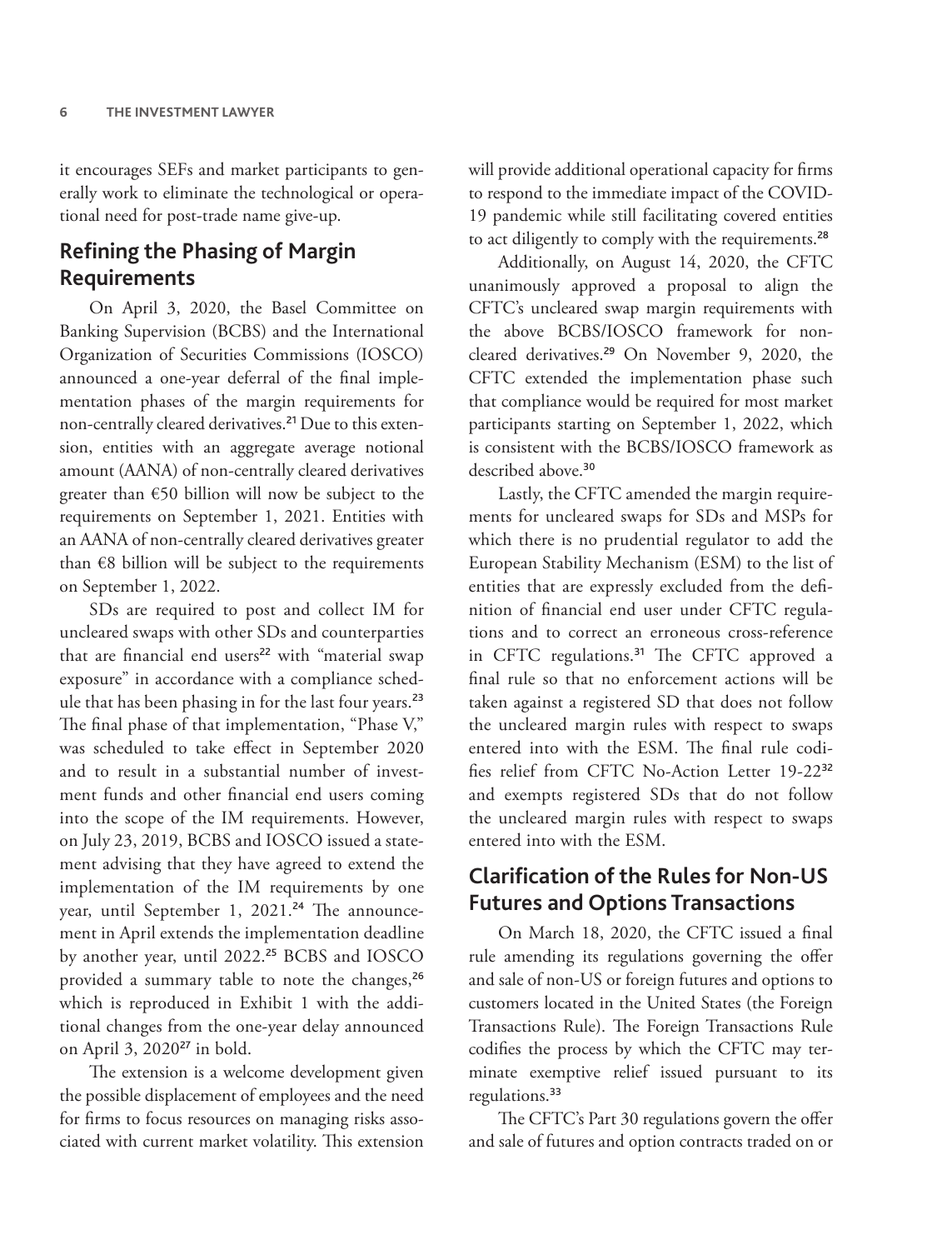|                              | <b>March 2015</b>        | <b>July 2019</b>         | April 2020                    |
|------------------------------|--------------------------|--------------------------|-------------------------------|
|                              | Framework                | <b>Revisions</b>         | <b>Revisions</b>              |
| <b>Initial Margin</b>        |                          |                          |                               |
| Covered entities belonging   |                          |                          |                               |
| to a group whose aggregate   |                          |                          |                               |
| month-end average notional   |                          |                          |                               |
| amount of non-centrally      |                          |                          |                               |
| cleared derivatives exceeds: |                          |                          |                               |
| €3.0 trillion                | September 1, 2016 to     | September 1, 2016 to     | September 1, 2016 to          |
|                              | August 31, 2017 (based   | August 31, 2017 (based   | August 31, 2017 (based        |
|                              | on average notional      | on average notional      | on average notional           |
|                              | amounts for March,       | amounts for March,       | amounts for March,            |
|                              | April and May 2016)      | April and May 2016)      | April and May 2016)           |
| €2.25 trillion               | September 1, 2017 to     | September 1, 2017 to     | September 1, 2017 to          |
|                              | August 31, 2018 (based   | August 31, 2018 (based   | August 31, 2018 (based        |
|                              | on average notional      | on average notional      | on average notional           |
|                              | amounts for March,       | amounts for March,       | amounts for March,            |
|                              | April and May 2017)      | April and May 2017)      | April and May 2017)           |
| €1.5 trillion                | September 1, 2018 to     | September 1, 2018 to     | September 1, 2018 to          |
|                              | August 31, 2019 (based   | August 31, 2019 (based   | August 31, 2019 (based        |
|                              | on average notional      | on average notional      | on average notional           |
|                              | amounts for March,       | amounts for March,       | amounts for March,            |
|                              | April and May 2018)      | April and May 2018)      | April and May 2018)           |
| €0.75 trillion               | September 1, 2019 to     | September 1, 2019 to     | September 1, 2019 to          |
|                              | August 31, 2020 (based   | August 31, 2020 (based   | <b>August 31, 2021</b> (based |
|                              | on average notional      | on average notional      | on average notional           |
|                              | amounts for March,       | amounts for March,       | amounts for March,            |
|                              | April and May 2019)      | April and May 2019)      | April and May 2019)           |
| €50.0 billion                | Not applicable           | September 1, 2020 to     | September 1, 2021             |
|                              |                          | August 31, 2021 (based   | to August 31, 2022            |
|                              |                          | on average notional      | (based on average             |
|                              |                          | amounts for March,       | notional amounts for          |
|                              |                          | April and May 2020)      | March, April and May          |
|                              |                          |                          | 2021)                         |
| Covered entities belonging   | From September 1,        | From September 1,        | From September 1,             |
| to a group whose aggregate   | 2020 onwards (based      | 2021 onwards (based      | 2022 onwards (based           |
| month-end average notional   | on average notional      | on average notional      | on average notional           |
| amount of non-centrally      | amounts for March,       | amounts for March,       | amounts for March,            |
| cleared derivatives exceeds  | April and May that year) | April and May that year) | April and May that            |
| €8.0 billion                 |                          |                          | year)                         |

#### **Exhibit 1—Summary of Changes to the Implementation of the Margin Requirements for Non-Centrally Cleared Derivatives**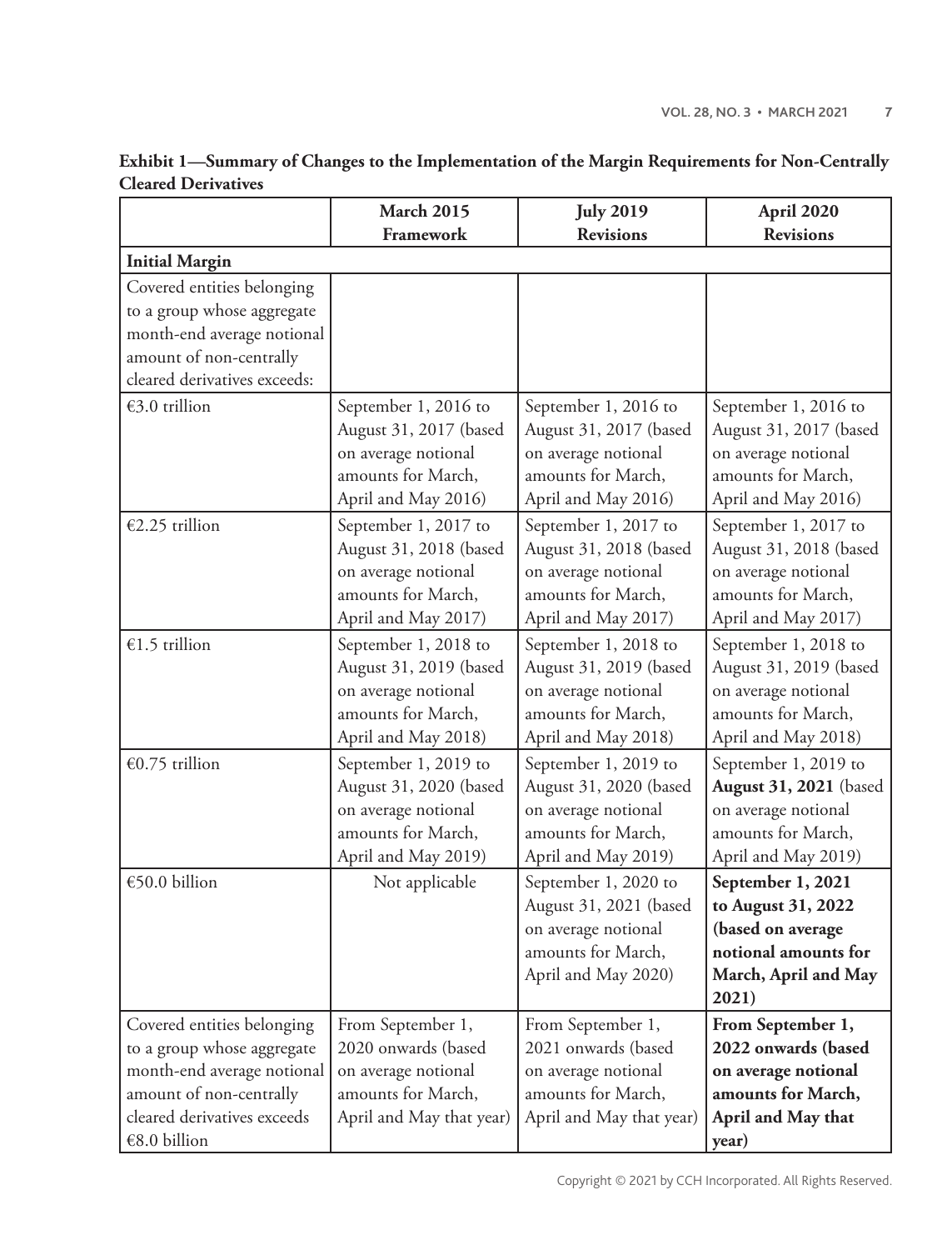subject to the regulations of a foreign board of trade (foreign futures and options) to customers located in the United States. These regulations set forth requirements for foreign firms acting in the capacity of an FCM, introducing broker, CPO and CTA with respect to the offer and sale of foreign futures and options to US customers, and are designed to ensure that such products offered and sold in the United States are subject to regulatory safeguards comparable to those applicable to transactions entered into on designated contract markets (DCM).

While the Part 30 regulations allow the CFTC to grant an exemption subject to any terms or conditions it may find appropriate, they did not provide a specific course of action if the CFTC should determine that exemptive relief is no longer warranted. Accordingly, the Foreign Transactions Rule amended the Part 30 regulations to codify a process by which it may terminate exemptive relief after notice and an opportunity to respond.

# **Electronic Trading Risk Principles and Market Disruptions**

On December 8, 2020, the CFTC approved amendments to its regulations to address the potential risk of a DCM's trading platform experiencing a market disruption or system anomaly due to electronic trading.<sup>34</sup> The CFTC set forth three risk principles:

- 1. The implementation of exchange rules applicable to market participants to prevent, detect, and mitigate market disruptions and system anomalies associated with electronic trading;
- 2. The implementation of exchange-based pre-trade risk controls for all electronic orders; and
- 3. Prompt notification to the CFTC of any significant market disruptions on their electronic trading platforms.

A DCM can comply with these principles by implementing rules and risk controls that are reasonably designed to prevent, detect and mitigate market disruptions and system anomalies associated with electronic trading.<sup>35</sup>

These changes will be effective upon publication in the Federal Register.<sup>36</sup> DCMs must be in full compliance with the new requirements within 180 calendar days after the effective date.

On June 25, 2020, the CFTC withdrew its controversial Regulation Automated Trading Proposed Rule (Regulation AT) and Supplemental Proposed Rule and rejected certain policy approaches relating to the regulation of automated trading. Regulation AT sought to impose risk controls to mitigate potential risks and volatility associated with automated and algorithmic trading systems, in part, by requiring registration of certain persons as "Floor Traders" and increasing transparency of DCMs' electronic trading platforms and incentive programs.

# **Retail Commodity Transactions Involving Certain Digital Assets: Actual Delivery Required**

On March 24, 2020, the CFTC approved its final interpretive guidance regarding retail commodity transactions involving certain digital assets (RCT Guidance).<sup>37</sup> The RCT Guidance clarifies the CFTC's interpretation of the actual delivery exception to Section 2(c)(2)(D) of the CEA in the context of virtual currencies.<sup>38</sup>

Under CEA Section 2(c)(2)(D), certain retail commodity transactions are subject to various CEA requirements, such as on-exchange trading and broker registration requirements. The actual delivery exception in CEA Section  $2(c)(2)(D)(ii)(III)(aa)$ , however, excepts a contract of sale that results in actual delivery within 28 days or such other longer period as the CFTC may determine by rule or regulation from such requirements. The RCT Guidance provides two central tenets of "actual delivery" in regards to virtual currency:

1. When a customer secures: (1) both possession and control of the entire quantity of the commodity,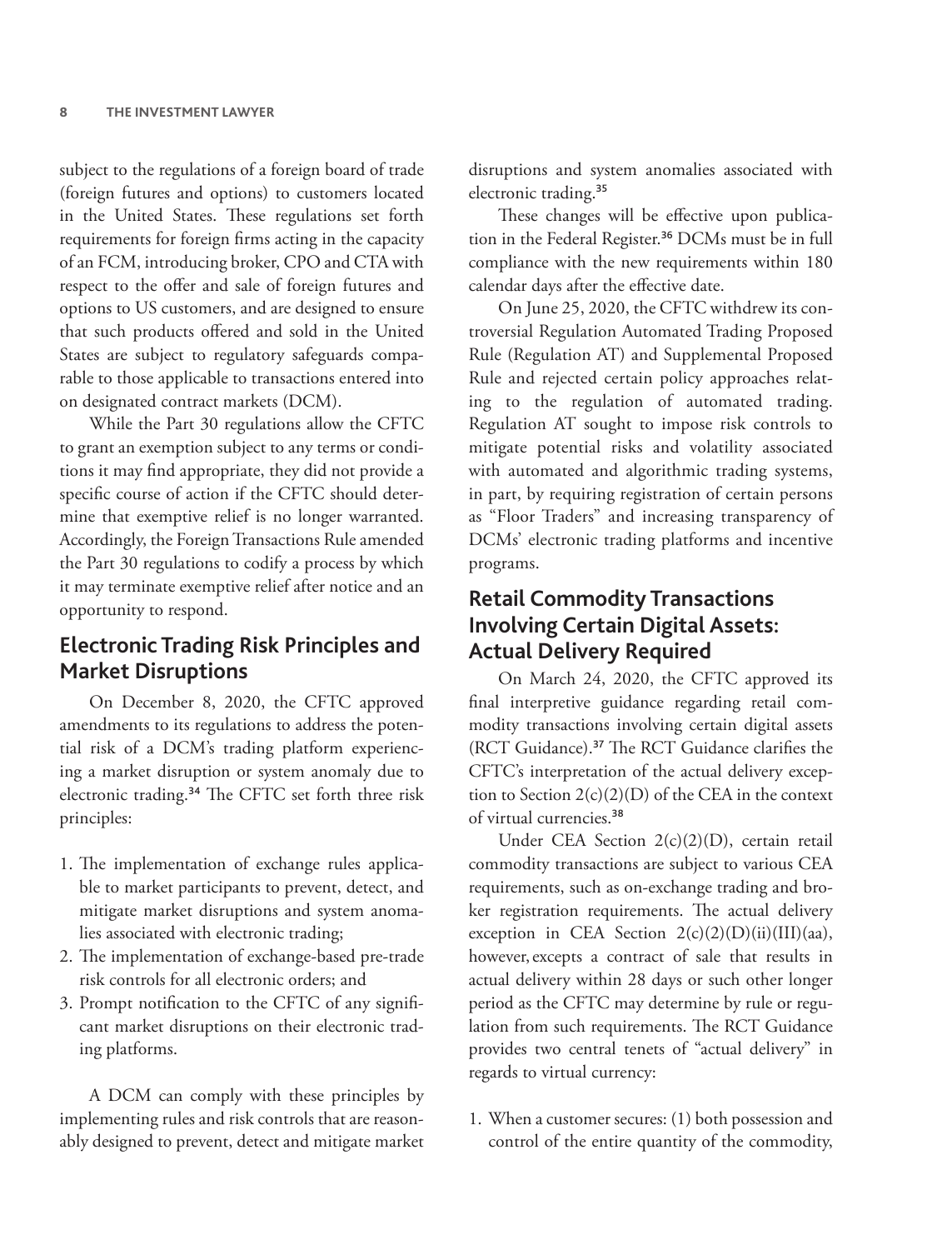whether it was purchased on margin, or using leverage, or any other financing arrangement and (2) the ability to use the entire quantity of the commodity freely in commerce (away from any particular execution venue) no later than 28 days from the date of the transaction and at all times thereafter; and

2. When the offeror and counterparty seller (including any of their respective affiliates or other persons acting in concert with the offeror or counterparty seller on a similar basis) do not retain any interest in, legal right to, or control over any of the commodity purchased on margin, leverage, or other financing arrangement at the expiration of 28 days from the date of the transaction.<sup>39</sup>

Consequently, actual delivery occurs if, within 28 days after entering into the transaction, the virtual currency is transferred to the buyer's blockchain address, over which the buyer maintains possession and control. Actual delivery also occurs if the virtual currency is transferred to a depository (that is, a wallet or other relevant storage system) other than one owned, controlled, operated by, or affiliated with, the counterparty seller (including any parent companies, subsidiaries, partners, agents, affiliates or others acting in concert with the counterparty seller) that has agreed to hold the virtual currency on behalf of the buyer, so long as certain other conditions are met.<sup>40</sup>

In contrast, actual delivery will not have occurred if (1) the retail commodity transaction was settled in cash, (2) only a book-entry was used to indicate a transfer to the buyer's account, or (3) there were any liens, interests or legal rights of the offeror or counterparty seller (including any of their respective affiliates or other persons acting in concert with the offeror or counterparty seller on a similar basis) on the virtual currency after 28 days from the date of the transaction. The RCT Guidance became effective on June 24, 2020 and has had multiple impacts on the use of margin for trading in the United States and abroad (see discussion of BitMEX enforcement matter below).

## **Position Limits for Derivatives Finalized After a Decade of Rulemaking**

On October 15, 2020, the CFTC approved a final rule amending regulations of speculative position limits (Position Limits Rule), ending a decade-long saga and finally achieving compliance with certain amendments to the CEA passed by Dodd-Frank.<sup>41</sup>

The Position Limits Rule establishes a maximum position size for certain "referenced contracts."<sup>42</sup> Specifically, the CFTC set limits for 25 core referenced futures contracts, which consist of nine "legacy" agricultural contracts<sup>43</sup> that are currently subject to federal position limits and 16 additional non-legacy contracts.<sup>44</sup> The Position Limits Rule also applies to cash-settled futures and options on futures that are directly or indirectly linked to physically settled contracts, in order to prevent market manipulation.<sup>45</sup> Lastly, to prevent evasion through the creation of economically equivalent futures contracts that do not directly reference the price of the core referenced futures contracts, the Position Limits Rule further applies to "economically equivalent swaps."<sup>46</sup> Previously, there have not been required position limits on swaps.

The nine legacy contracts are subject to two types of federal position limits: (1) a position limit that applies in the spot month only; and (2) a position limit that applies in any single non-spot month as well as all months combined. In contrast, the 16 new non-legacy contracts have federal position limits that only apply in the spot month. However, it should be noted that all 25 of these futures contracts are, currently, already subject to exchange-set limits. While the Position Limits Rule allows exchanges to set position limits at the exchange level at any level that does not exceed the federal position limits, exchange-set limits typically are set at a lower threshold. We anticipate that this trend will continue when the exchanges update their limits in response to the Position Limits Rule.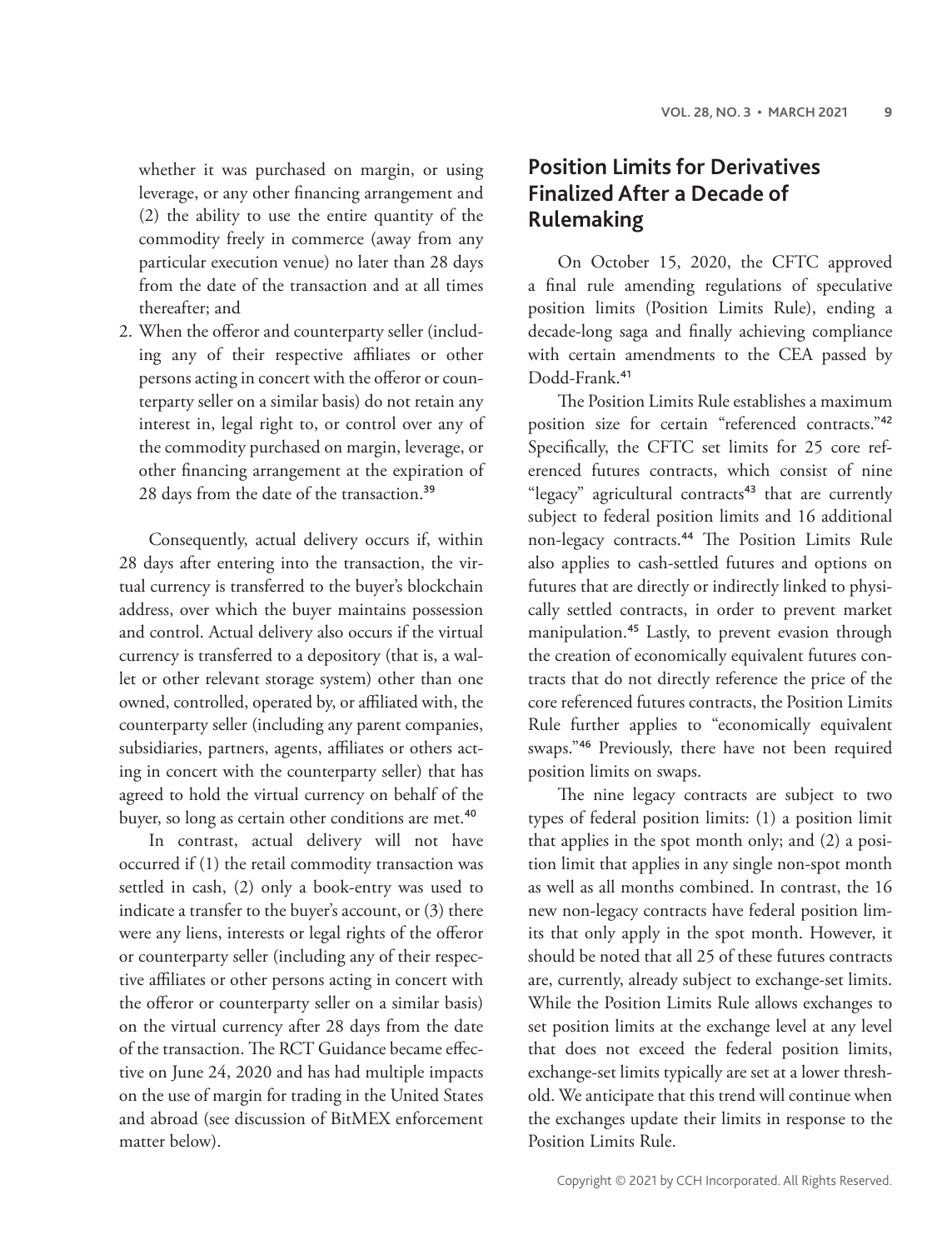In addition to broadening the scope of federal position limits, the Position Limits Rule also clarifies the applicable standard for bona fide hedging exemptions. A bona fide hedging transaction may exceed the federal position limits only if the transaction satisfies each of the following:

- 1. The position represents a substitute for transactions or positions made or to be made at a later time in a physical marketing channel (temporary substitute test);
- 2. The position is economically appropriate to the reduction of price risks in the conduct and management of a commercial enterprise (economically appropriate test); and
- 3. The position arises from the potential change in value of actual or anticipated assets, liabilities, or services (change in value requirement).<sup>47</sup>

Furthermore, the Position Limits Rule expands the list of enumerated bona fide hedges by adding five new types of hedges: (1) hedges of anticipated merchandising, (2) hedges by agents, (3) hedges of anticipated royalties, (4) hedges of services, and (5) offsets of commodity trade options. However, the Position Limits Rule also eliminates the risk management hedge as of January 1, 2023. The enumerated bona fide hedges are self-effectuating, meaning market participants utilizing such hedges do not need to notify the CFTC of the hedge. However, market participants will still need to apply to an exchange for a bona fide hedge exemption, even for enumerated bona fide hedges.

The Position Limits Rule eases the administrative burden on market participants by allowing a participant to file a single application to an exchange requesting a non-enumerated bona fide hedge exemption. If the CFTC does not object within the review period of 10 business days (or two business days in the case of sudden or unforeseen bona fide hedging needs) and the exchange approves of the bona fide hedge, the applicant will receive approval from both the CFTC and the exchange's requirements. Market participants are permitted to enter into hedging transactions while the application is pending, but risk having to unwind the position if the application is rejected by the CFTC. If the CFTC denies an application, a market participant will not be subject to a federal position limits enforcement action, so long as the applicant files the request in good faith and brings the position back into compliance with federal position limits requirements within a commercially reasonable period of time.

The Position Limits Rule elaborates on how and when a market participant may measure risk on a gross basis rather than on a net basis. Currently, market participants generally may only hedge positions on a net basis. However, the Final Rule permits hedge positions on a gross basis so long as the risk calculations are done consistently over time and not with the intent of evading federal position limits. Exchange rules may differ. The Position Limits Rule also eliminates the monthly reporting requirements related to reports of physical commodity holdings and fixed-price commodity contracts.

The Position Limits Rule will become effective on March 15, 2021. The new federal position limits for the nine legacy agricultural contracts and the new enumerated bona fide hedges will become effective at that time. The 16 new non-legacy contracts will be subject to the federal position limits on January 1, 2022. Additionally, exchanges must establish their new position limits rules and exemption application processes, as well as data sharing processes with the CFTC, by January 1, 2022. The Position Limits Rule becomes applicable to economically equivalent swaps on January 1, 2023.

#### **The Enforcement Agenda Objectives and New Guidance**

As noted above, James McDonald, director of the CFTC's DOE, left the agency in October 2020 after serving in that role since April 2017. With the election of President Joe Biden, the CFTC will have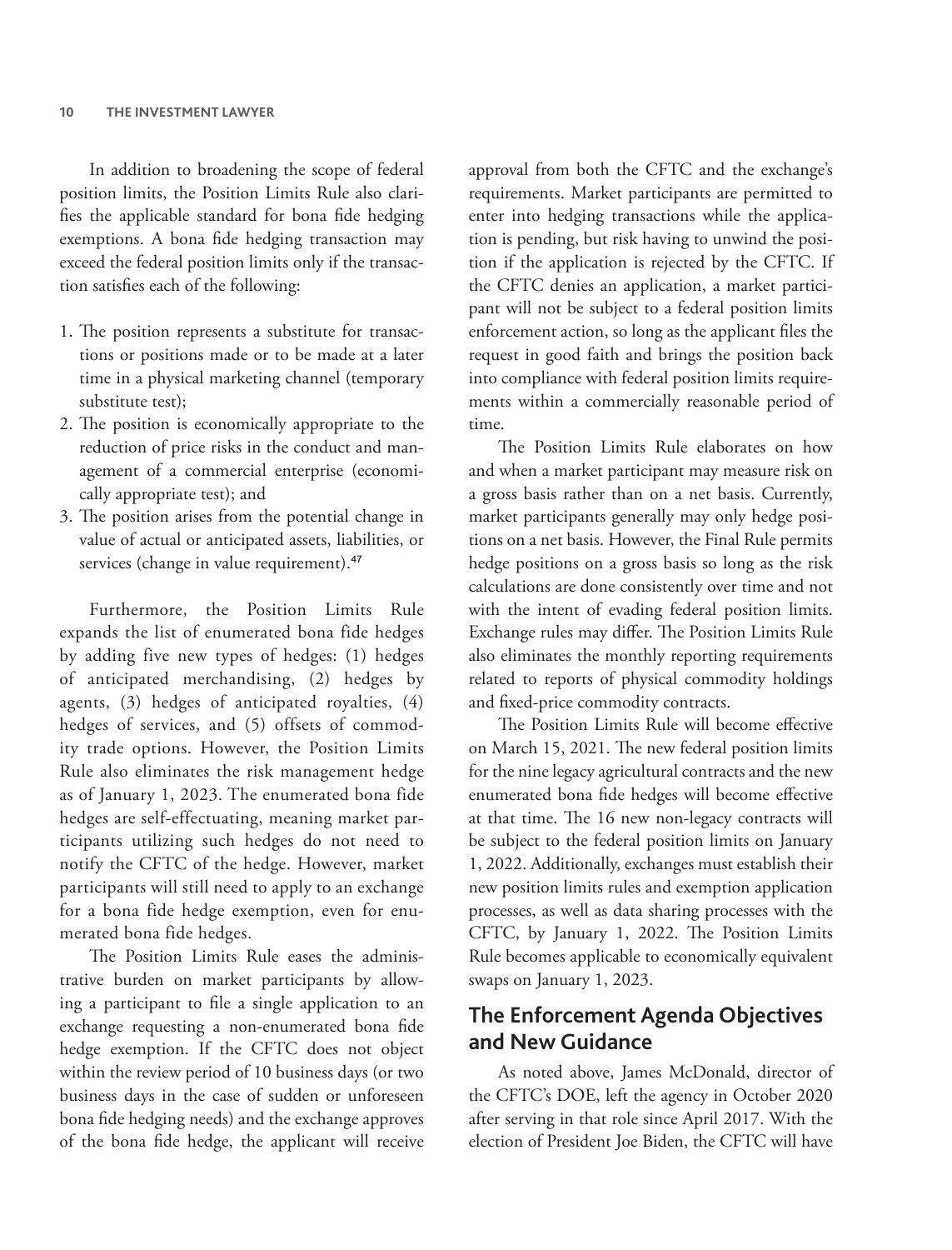a new Chair in the coming months. While these leadership changes create the possibility of revised DOE enforcement priorities, we anticipate that the primary priorities will remain essentially as they have been since 2018. DOE published its first annual report in November 2018, and there reported on enforcement activity for the CFTC's fiscal year (FY) 2018 (October 1, 2017 to September 30, 2018). In that report, published during former CFTC Chairman Christopher Giancarlo's tenure, DOE identified its four priorities: (1) preserving market integrity; (2) protecting customers; (3) promoting individual accountability; and (4) coordinating with other regulators and criminal authorities on parallel matters.<sup>48</sup> Those four priorities remained constant in 2019 and 2020 under Chairman Tarbert's leadership.<sup>49</sup> Though DOE may alter its execution in 2021, we expect these high-level priorities to remain in effect.

#### **New Enforcement Guidance in 2020**

In 2020, DOE issued three primary sources of guidance to market participants, though all three were updates and revisions to existing guidance. First, in May 2020, DOE issued a memorandum to DOE Staff called "Civil Monetary Penalty Guidance" that summarized various factors that Staff will consider in recommending an appropriate civil monetary penalty to the CFTC in administrative or injunctive enforcement actions.<sup>50</sup> Among the factors Staff will consider is the existence and effectiveness of the company's pre-existing compliance program. Second, also in May 2020, DOE published a revised version of its Enforcement Manual, which was first published in May 2019. The revisions to the Manual primarily consisted of incorporating the new guidance on civil monetary penalties.

Third, in September 2020, DOE issued a memorandum to DOE Staff called "Guidance on Evaluating Compliance Programs in Connection with Enforcement Matters."<sup>51</sup> The memorandum begins by noting the civil monetary penalty guidance issued in May 2020, which directs Staff, when

considering an appropriate penalty, to consider any relevant mitigating or aggravating circumstances, including the existence and effectiveness of the company's pre-existing compliance program. The September 2020 memorandum directs Staff, when evaluating a corporate compliance program, to consider whether the compliance program was reasonably designed and implemented to achieve three goals: (1) prevent the underlying misconduct at issue, (2) detect the misconduct, and (3) remediate the misconduct. The memorandum instructs Staff to further consider whether, upon discovery of any misconduct, the compliance program itself has been reviewed and modified to address any deficiencies.

#### **CFTC Enforcement Results in 2020**

According to the CFTC, FY 2020 was a "record-breaking" year in terms of the number of enforcement actions filed and the financial penalties assessed.<sup>52</sup> DOE brought 16 "manipulative conduct/ spoofing" cases in FY 2020, which is equal to the number that it brought in FY 2019. The greater number of cases brought in FY 2020 resulted from a much larger number of "retail fraud/protection of customer funds" cases. While the number of spoofing and manipulation cases remained constant, several of the spoofing cases were very noteworthy.

#### **Spoofing and Manipulation**

During 2020, there was continued coordination between the CFTC and US Department of Justice (DOJ) on spoofing and manipulation cases. Of particular note was the CFTC's enforcement action against JPMorgan Chase & Company (JPMC) for spoofing.<sup>53</sup> Under the settlement order, JPMC is required to pay a total of \$920.2 million—the largest amount of monetary relief ever imposed by the CFTC in a single case—including the highest restitution (\$311,737,008), disgorgement (\$172,034,790) and civil monetary penalty (\$436,431,811) amounts in any spoofing case.<sup>54</sup> The spoofing activity in this case took place in precious metals futures, US treasury futures and cash treasury markets. As a result of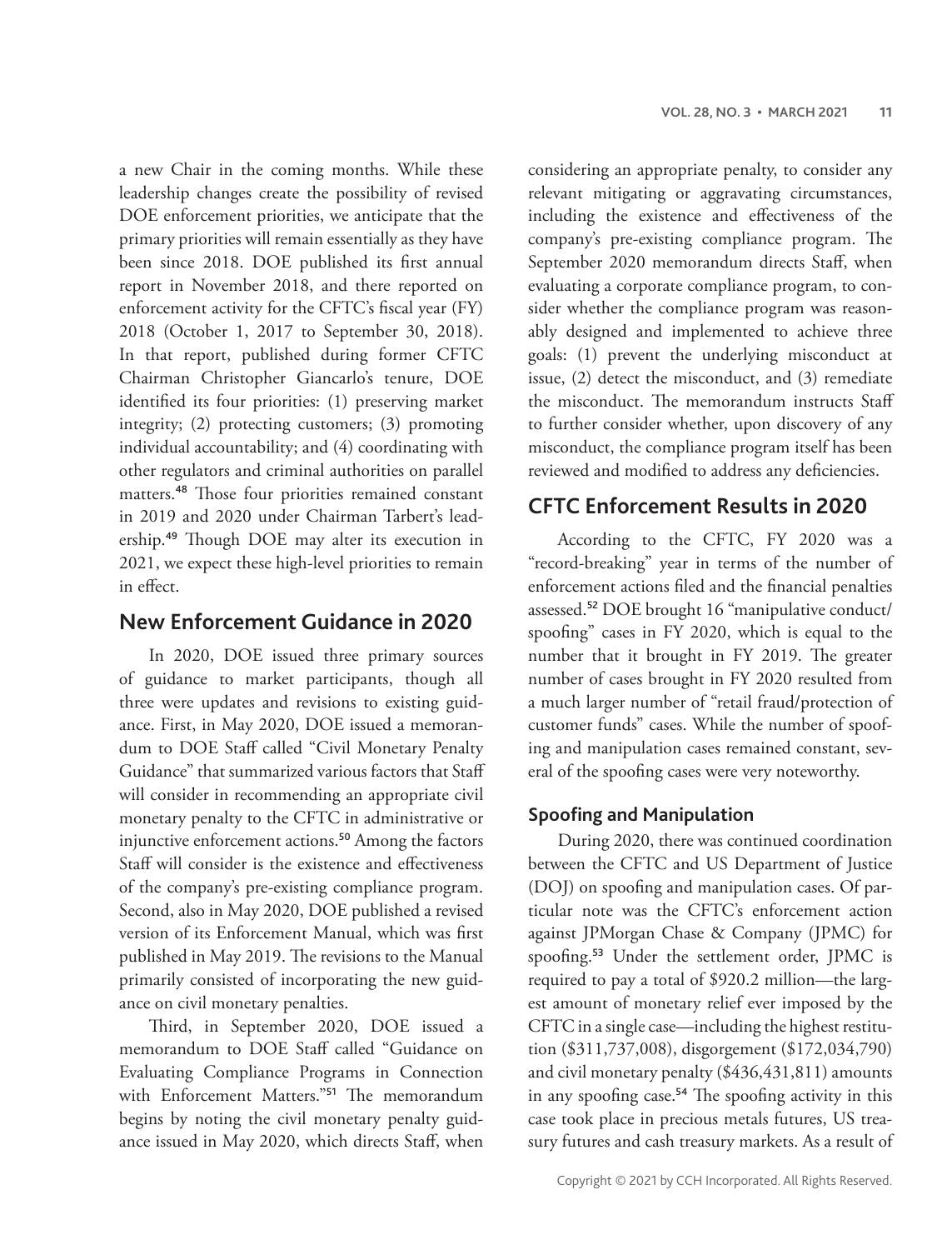this conduct, JPMC also entered into a deferred prosecution agreement with the DOJ and a civil settlement with the SEC. Of particular interest to trading managers is the fact that the JPMC settlement also involved a charge that it failed to diligently supervise its traders in violation of CFTC Regulation 166.3. According to the settlement, JPMC failed to maintain an adequate supervisory system or to engage in diligent supervision sufficient to detect the spoofing and manipulative conduct on its trading desks.<sup>55</sup> When entering into the settlement the CFTC took into account JPMC's level of cooperation with the CFTC during its investigation. According to the CFTC, the company's cooperation was lacking in the early stages of the investigation but improved in later stages.<sup>56</sup> Finally, the CFTC has entered into cooperation agreements with two former JPMC traders and is engaged in civil litigation against two others.<sup>57</sup> Those two traders, Michael Nowak and Gregg Smith, along with two other co-defendants, are currently facing federal criminal spoofing-related charges in Chicago and currently are scheduled to go to trial in October 2021.<sup>58</sup>

Also noteworthy were the CFTC's three enforcement actions against the Bank of Nova Scotia (BNS). On August 19, 2020, the CFTC announced that it had filed and settled three separate actions against BNS for spoofing, making false statements to the CFTC and for compliance and supervision failures related to its SD business.<sup>59</sup> DOJ also entered into a deferred prosecution agreement with BNS concerning the spoofing-related conduct. According to the CFTC orders, the spoofing and false statement charges arose from the futures trading activity of several traders on BNS's precious metals desk. As background, BNS had entered into a previous spoofing-related settlement with the CFTC in 2018.<sup>60</sup> According to the CFTC's 2020 false statement order, after the 2018 case was settled, the CFTC learned that BNS had made false and misleading statements during the investigation, and had omitted material facts, including omissions regarding the universe of BNS's precious metals futures accounts,

the identities of the traders who traded precious metals futures and the order entry operator identifiers (Tag50s) of certain traders (including the trader terminated for spoofing) used to trade precious metals futures. BNS also allegedly made false statements to Commodity Exchange, Inc., via CME Group, Inc.'s Market Regulation Department, regarding BNS's failure to maintain a central repository of the Tag50s its traders used, and to the National Futures Association concerning its purported use of software to monitor manipulative or deceptive trading practices, including spoofing.<sup>61</sup>

The CFTC's 2020 spoofing case against BNS resulted from the widened scope of the investigation that allegedly was limited in the 2018 case by BNS's false statements and omissions. The 2020 spoofing order took BNS's compliance program to task for failing to detect and prevent the spoofing activity, despite having actual notice of it.<sup>62</sup> Finally, according to the CFTC's 2020 SD order, for tens of thousands of swaps, and over a seven-year period of time, BNS: (1) failed to provide timely and accurate pre-trade mid-market marks, which had the effect of concealing BNS's full markup from counterparties; (2) violated various requirements relating to BNS's counterparty onboarding process, recordkeeping, chief compliance officer reporting and supervision; and (3) made false or misleading statements to CFTC staff concerning its audio retention and supervision.<sup>63</sup> As a result of the three separate 2020 orders, the CFTC ordered BNS to pay a total of \$127.4 million in fines, restitution and disgorgement.

#### **Enforcement Concerning Digital Assets**

In FY 2020, DOE continued to prioritize enforcement actions involving digital assets, filing a "record setting" seven such cases. The majority of cases involved retail fraud but one matter, *CFTC v. Laino Group Limited d/b/a Paxforex*, involves a foreign trading platform that allegedly offered illegal leveraged transactions in Ether, Litecoin, and Bitcoin.<sup>64</sup> In that case which is pending in federal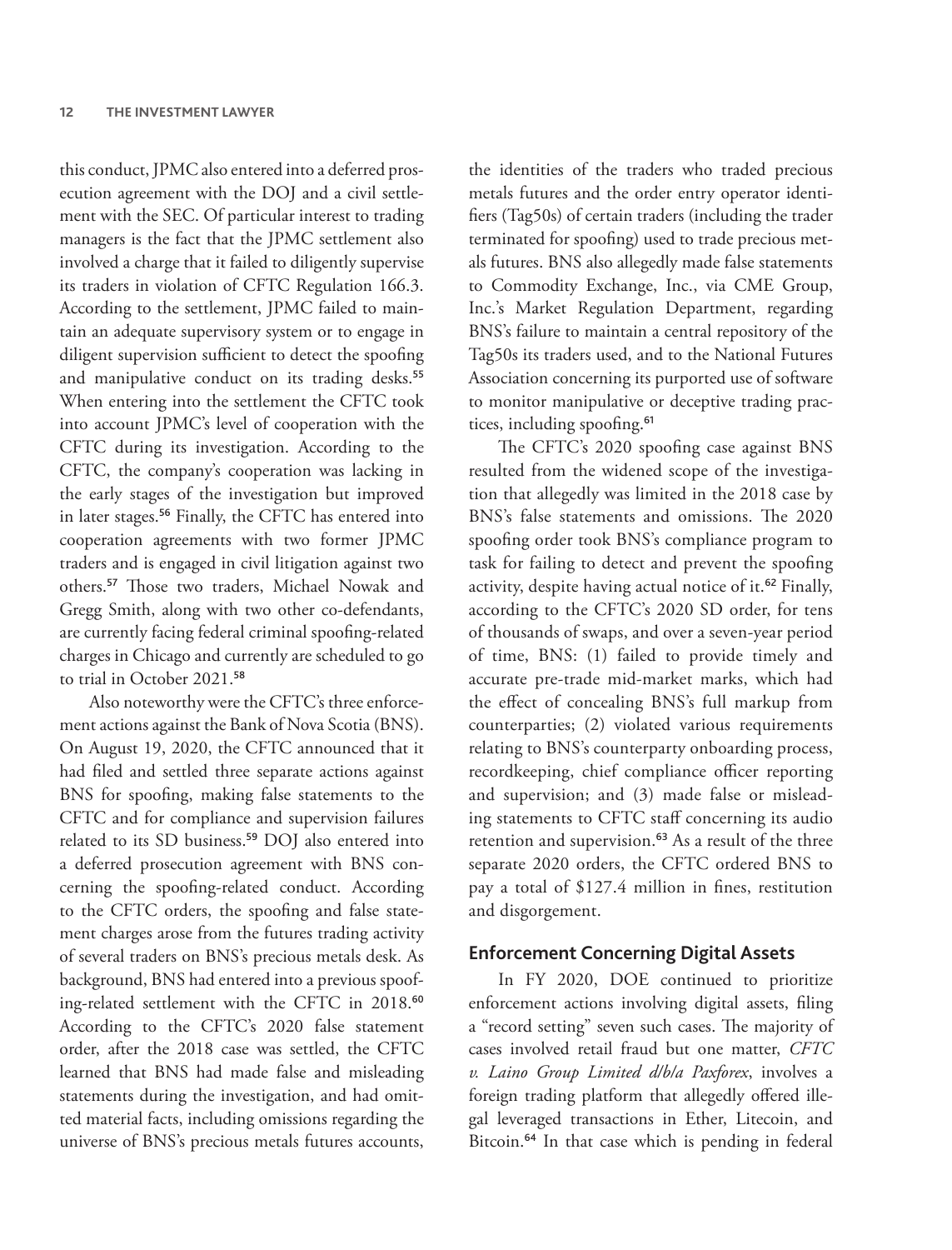court in Texas, the CFTC has charged the defendant with engaging in illegal off-exchange transactions and with failure to register as an FCM.

Not included in the seven cases mentioned above, because it was filed on October 1, 2020, one day after the end of the CFTC's fiscal year, is *CFTC v. HDR Global Trading Limited et al.*—entities and individuals doing business as BitMEX.<sup>65</sup> In that case pending in federal court in New York, the CFTC has charged the defendants with engaging in off-exchange transactions, offering illegal off-exchange commodity options, failure to register as an FCM, failure to register as a DCM or swap execution facility, failure to supervise and failure to implement a customer identification program and know your customer rules/anti-money laundering procedures. As of the date of this writing, BitMEX must answer or otherwise respond to the complaint by March 29, 2021. DOJ also charged the individual defendants with violating and conspiring to violate the Bank Secrecy Act by failing to have in place appropriate know your customer and antimoney laundering procedures. DOJ has informed the court in the CFTC case that it intends to file a motion to intervene in that case in order to seek a stay of discovery while the criminal case proceeds.<sup>66</sup> The CFTC has informed the court that it does not oppose the stay sought by DOJ, and defendants Arthur Hayes and Samuel Reed have informed the court that they do oppose the stay.<sup>67</sup>

The above cases build upon the CFTC's statements and guidance regarding its jurisdiction over Bitcoin because it is a commodity, which has been reinforced by various court decisions over the past years. Market participants should continue to monitor CFTC and court developments in 2021, as the oversight role of the CFTC and other regulators continues to develop.

# **Enforcement Takeaway—Focus on Compliance**

The message is unmistakable. DOE continues to emphasize and press for corporate compliance.

Both the civil monetary penalty guidance and the corporate compliance guidance were designed to put market participants on notice that DOE will evaluate a company's compliance program when deciding on the dollar amount of financial penalties to impose and when considering the need for other remedial measures, such as imposition of a corporate monitor. As stated in the FY 2020 Enforcement Report, "Because companies stand as the first line of defense to prevent misconduct, the Commission expects a compliance function to serve as a meaningful check: to ensure proper systems are in place to detect misconduct when it occurs, and to make sure it does not happen again."<sup>68</sup> In the JPMC and BNS cases discussed above, the robustness of those companies' compliance programs were front and center both in terms of how the CFTC arrived at settlement terms and how it communicated the settlement actions to the public. A common thread running through each case discussed above is that market participants simply must have robust compliance policies and procedures. Market participants must train on those policies and procedures, and not leave them on the shelf. These developments related to compliance programs are further underscored by a recent line of exchange enforcement actions that have found failure-tosupervise violations where there is a failure to train personnel on exchange rules and related regulatory guidance.<sup>69</sup> Market participants must monitor for compliance, and test whether the compliance program actually works. Finally, when they discover non-compliance, they must review and modify the program to address any deficiencies. Put simply, remediation is mandatory.

#### **Conclusion**

During 2021, the CFTC will not only have a new Chair, but will likely adopt a new regulatory philosophy. A significant portion of the new Chair's agenda may be to "re-finish" any Dodd-Frank work, such as expanding regulation to additional products and implementing the prior administration's rules.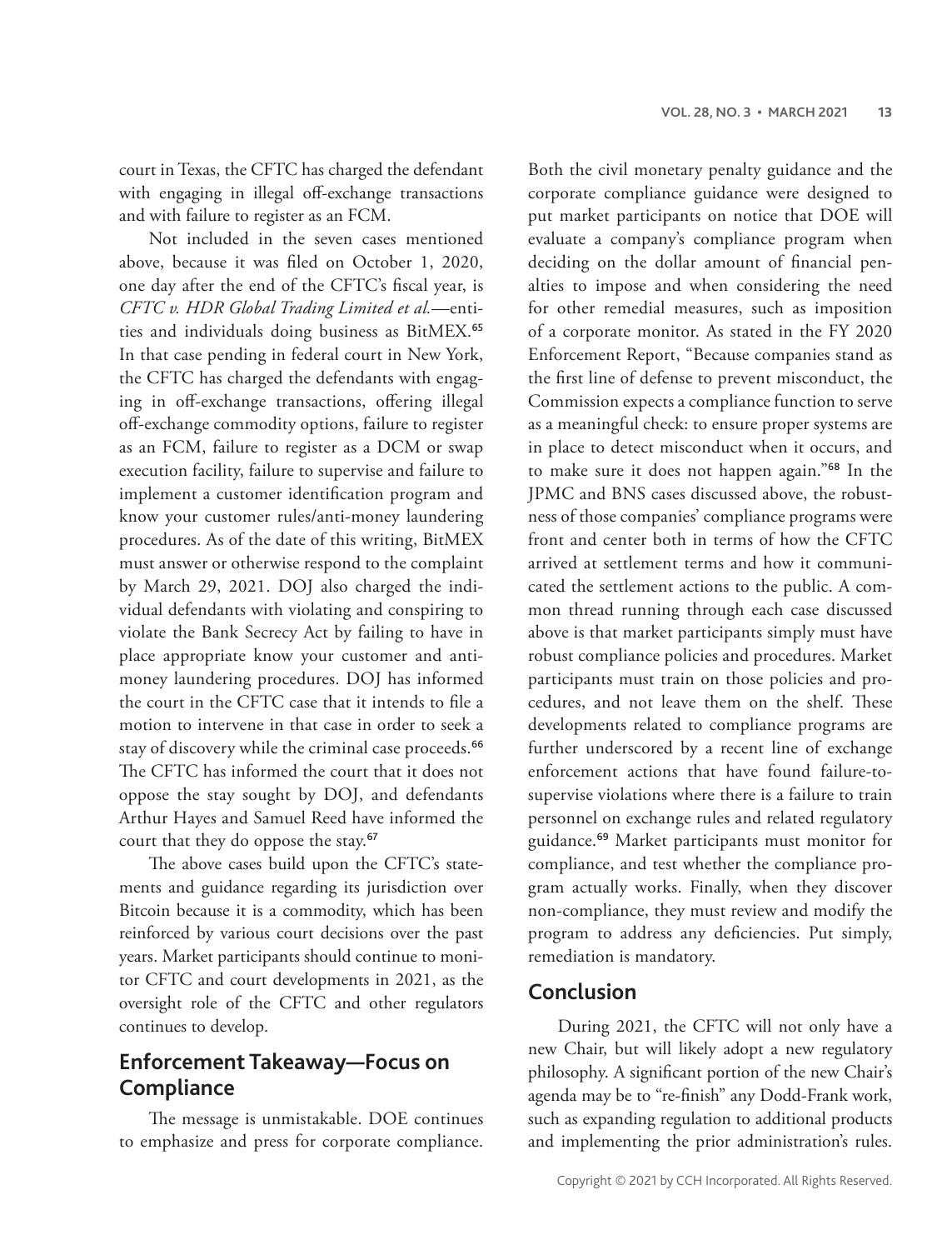However, there also is the potential that the new CFTC chair will seek to revise some of the finalized regulations discussed above, given that many were voted for along party lines.

The global futures and derivatives team at K&L Gates continues to follow the regulatory and enforcement developments at the CFTC. This article was prepared at the end of 2020 and there may be many other developments in the weeks prior to its publication. Our futures and derivatives team stands ready to assist market participants in navigating these developments and the new CFTC and global derivatives regulatory agenda.

**Mr. Humenik** and **Mr. Histed** are partners, and **Mr. Rogers**, **Mrs. Herr**, **Ms. Pham**, and **Mr. Lee** are associates, at K&L Gates, LLP. This article is not intended to be an offer to represent any person. Use of this article does not give rise to a lawyer-client relationship. Please do not consider there to be any lawyer-client relationship between you and K&L Gates or any of its lawyers unless or until: (1) you have sought to retain us; (2) we have had an opportunity to check and clear any conflicts; and (3) you have received a letter from us confirming the retention and its scope.

#### **NOTES**

- <sup>1</sup> *See* CFTC Letter Nos. 14–115 and 15–47. The amendments exclude certain registered CPOs and CTAs from the "Reporting Person" definition, consistent with exemptive relief provided by the CFTC's Division of Swap Dealer and Intermediary Oversight.
- <sup>2</sup> *See* Compliance Requirements for Commodity Pool Operators on Form CPO–PQR, 85 FR 71787 (Nov. 10, 2020).
- See Registration and Compliance Requirements for Commodity Pool Operators and Commodity Trading Advisors: Registered Investment Companies, Business Development Companies, and Definition of Reporting Person, 84 FR 67343 (Dec. 10, 2019).
- See Rule 202(a)(11)(G)-1 of the Investment Advisers Act of 1940, as amended.
- <sup>5</sup> *See id.* at 52909.
- <sup>6</sup> *See id.* at 52908.
- <sup>7</sup> *See* Registration and Compliance Requirements for Commodity Pool Operators and Commodity Trading Advisors: Prohibiting Exemptions on Behalf of Persons Subject to Certain Statutory Disqualifications, 85 FR 40877 (July 8, 2020).
- <sup>8</sup> *See* Supporting Statement of Chairman Heath P. Tarbert.
- The Office of the Comptroller of the Currency, Board of Governors of the Federal Reserve System, Federal Deposit Insurance Corporation and SEC each adopted similar amendments to their regulatory requirements.
- <sup>10</sup> *See* Prohibitions and Restrictions on Proprietary Trading and Certain Interests in, and Relationships With, Hedge Funds and Private Equity Funds, 85 FR 46422 (Oct. 10, 2020).
- <sup>11</sup> *See id.*
- <sup>12</sup> *See* Use of Derivatives by Registered Investment Companies and Business Development Companies, 85 FR 83162 (Dec. 21, 2020).
- <sup>13</sup> *See* Press Release, CFTC, Release No. 8211-20, CFTC Approves Final Cross-Border Swaps Rule and an Exempt SEF Amendment Order at July 23 Open Meeting, (July 23, 2020), *https://www.cftc.gov/ PressRoom/PressReleases/8211-20*.
- See Capital Requirements of Swap Dealers and Major Swap Participants, 85 FR 57462 (Sept. 15, 2020).
- <sup>15</sup> *See* 7 U.S.C. § 6s(a). The CEA defines the term "swap dealer" as any person who (1) holds itself out as a dealer in swaps, (2) makes a market in swaps, (3) regularly enters into swaps with counterparties as an ordinary course of business for its own account, or (4) engages in any activity causing the person to be commonly known in the trade as a dealer or market maker in swaps; provided, however, in no event shall an insured depository institution be considered to be a SD to the extent it offers to enter into a swap with a customer in connection with originating a loan with that customer. The term "swap dealer" does not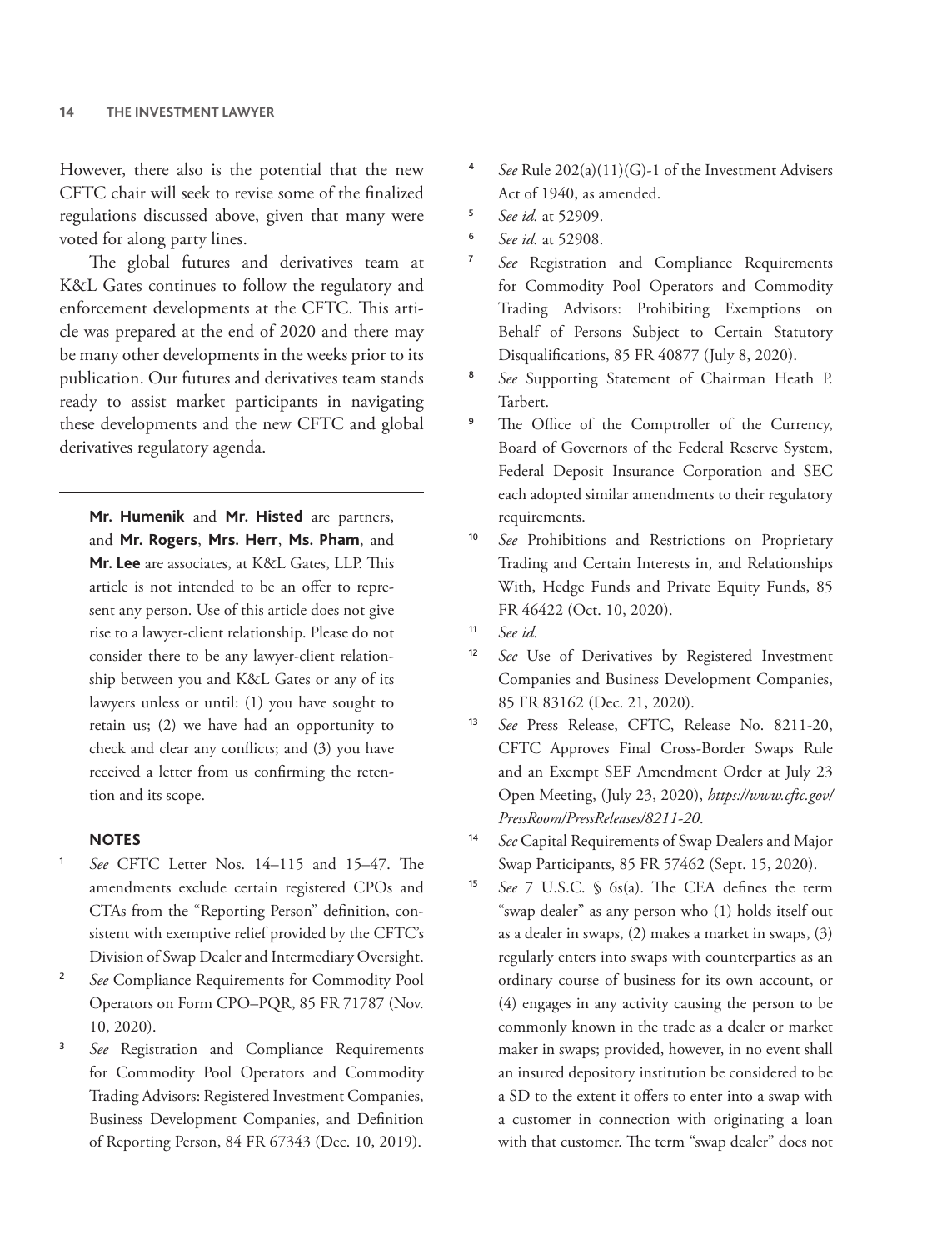include a person that enters into swaps for such person's own account, either individually or in a fiduciary capacity, but not as a part of a regular business.

- <sup>16</sup> The *de minimis* threshold with regard to swaps with special entities is set at \$25 million. 17 C.F.R. § 1.3, Swap dealer, paragraph  $(4)(i)(A)$ . A special entity is: (1) a Federal agency; (2) a State, State agency, city, county, municipality, or other political subdivision of a State, or any instrumentality, department, or a corporation of or established by a State or political subdivision of a State; (3) any employee benefit plan subject to Title I of the Employee Retirement Income Security Act of 1974 (ERISA); (4) any governmental plan, as defined in Section 3 of ERISA; (5) any endowment, including an endowment that is an organization described in Section  $501(c)(3)$ of the Internal Revenue Code; or (6) any employee benefit plan defined in Section 3 of ERISA, not otherwise defined as a Special Entity, that elects to be a Special Entity by notifying an SD of its election prior to entering into a swap with the particular SD. *See* CFTC, Q & A–Business Conduct Standards for Swap Dealers and Major Swap Participants with Counterparties Final Rulemaking, *https://www.cftc. gov/sites/default/files/idc/groups/public/@newsroom/ documents/file/bcs\_qa\_final.pdf*.
- <sup>17</sup> *See* Cross-Border Application of the Registration Thresholds and Certain Requirements Applicable to Swap Dealers and Major Swap Participants, 85 FR 56924 (Sept. 14, 2020).
- <sup>18</sup> "US Person" is defined as (1) natural person resident in the United States; (2) a partnership, corporation, trust, investment vehicle, or other legal person organized, incorporated, or established under the laws of the United States or having its principal place of business in the United States; (3) an account (whether discretionary or nondiscretionary) of a US Person; or (4) an estate of a decedent who was a resident of the United States at the time of death. *See id*. at 56998.
- <sup>19</sup> An SRS is generally defined as any non-US significant subsidiary of a US parent entity where the ultimate US parent entity has more than US\$50 billion in global consolidated assets, as determined in

accordance with US GAAP at the end of the most recently completed fiscal year. *See id*.

- <sup>20</sup> *See* Interpretive Guidance and Policy Statement Regarding Compliance with Certain Swap Regulations, 78 FR 45291 (July 26, 2013).
- <sup>21</sup> *See* Press Release, Basel Committee on Banking Supervision and the International Organization of Securities Commissions, Basel Committee and IOSCO announce deferral of final implementation phases of the margin requirements for non-centrally cleared derivatives (Apr. 3, 2020), *https://www.bis. org/press/p200403a.htm*.
- <sup>22</sup> Financial end users are defined broadly in CFTC Regulation 23.151 as counterparties who are not SDs and are a: bank holding company, depository institution, credit or lending entity, money services business, securities holding company, broker or dealer, investment adviser, registered investment company, private fund, commodity pool, commodity pool operator, commodity trading advisor, floor broker, floor trader, introducing broker, futures commission merchant, employee benefit plan, insurance company, or other enumerated financial firms.
- <sup>23</sup> CFTC Regulation 23.161. CFTC regulations referred to in this document may be found in Title 17 of the Code of Federal Regulations.
- <sup>24</sup> *See* Stephen M. Humenik, Michael W. McGrath, Kenneth Holston, Edgar Mkrtchian, Lawrence B. Patent, "Final Phase of Initial Margin Requirements for Uncleared Swaps to Be Delayed Until September 2021 for Most Market Participants–How to Manage Timelines and Expectations in Light of Recent Actions by Global Regulators," *K&L Gates HUB* (Aug. 13, 2019), *http://www.klgates. com/final-phase-of-initial-margin-requirementsfor-uncleared-swaps-to-be-delayed-until-september-2021-for-most-market-participantshow-to-managetimelines-and-expectations-in-light-of-recent-actionsby-global-regulators-08-12-2019/*.
- <sup>25</sup> Phases I–IV have been implemented on an annual basis beginning in 2016. Please see the table below for the full implementation schedule. The delay implementing Phase V does not otherwise impact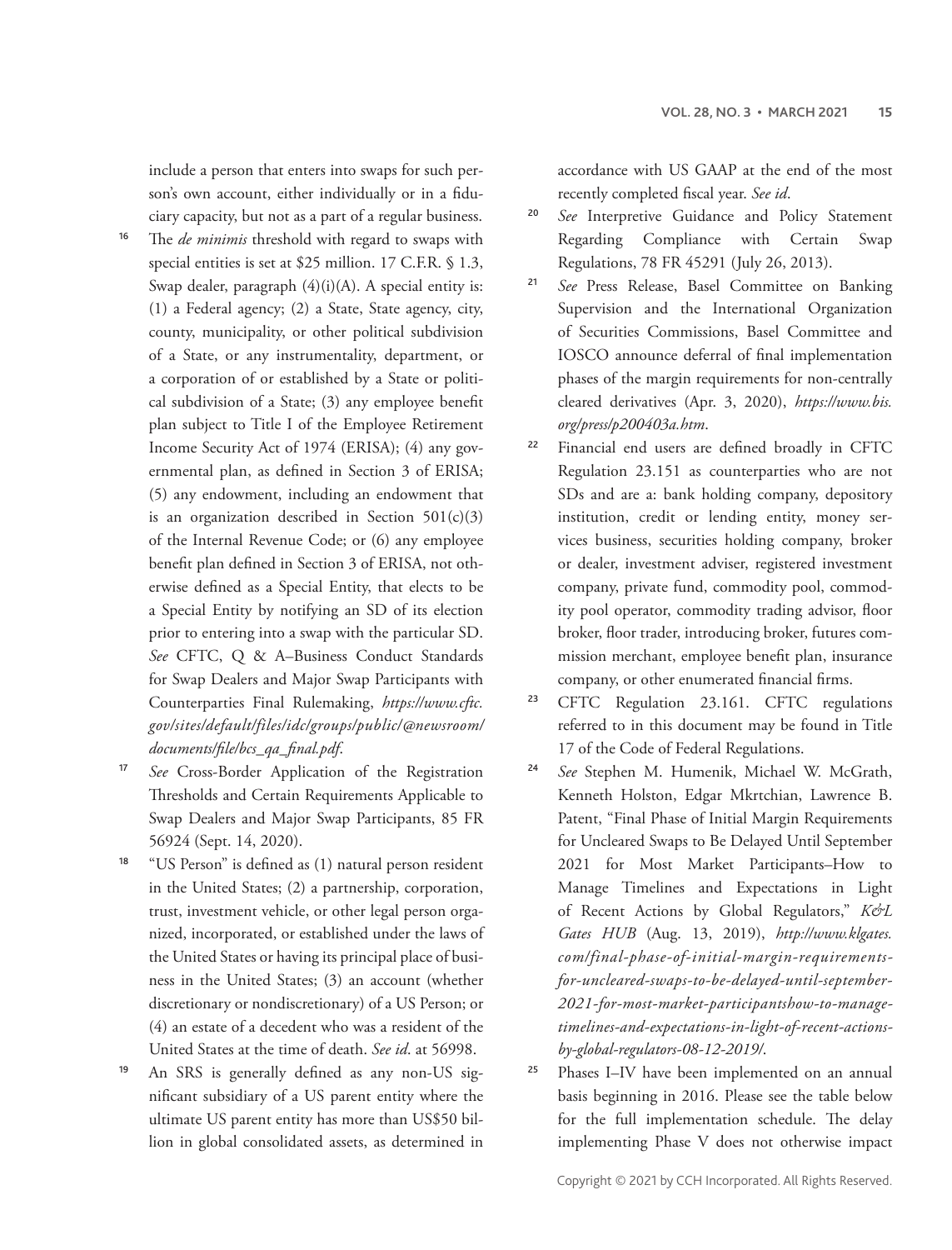the parties who are required to post and collect IM to comply with Phases I–IV.

- See Press Release, Basel Committee on Banking Supervision and International Organization of Securities Commissions, BCBS/IOSCO statement on the final implementation phases of the Margin requirements for non-centrally cleared derivatives (Mar. 5, 2019), *https://www.bis.org/press/p190305a. htm*. The table is available at: *https://www.bis.org/bcbs/ publ/d475\_summarytable.pdf*.
- <sup>27</sup> *See* Basel Committee on Banking Supervision and International Organization of Securities Commissions, Margin requirements for non-centrally cleared derivatives (Apr. 2020), *https://www.bis. org/bcbs/publ/d499.pdf*. The table is created from the information on page 24 of the document.
- See Press Release, Basel Committee on Banking Supervision and the International Organization of Securities Commissions, Basel Committee and IOSCO announce deferral of final implementation phases of the margin requirements for non-centrally cleared derivatives (Apr. 3, 2020), *https://www.bis. org/press/p200403a.htm*.
- See CFTC Release No. 8219-20, CFTC Unanimously Approves Proposals Amending Margin Requirements for Swap Dealers and Major Swap Participants (Aug. 14, 2020).
- <sup>30</sup> *See* Margin Requirements for Uncleared Swaps for Swap Dealers and Major Swap Participants, 85 FR 71246 (Nov. 9, 2020).
- <sup>31</sup> *See* Margin Requirements for Uncleared Swaps for Swap Dealers and Major Swap Participants, 85 FR 27674 (May 11, 2020).
- <sup>32</sup> *See* CFTC Letter No. 19-22 (Oct. 16, 2019).
- <sup>33</sup> *See* Foreign Futures and Options Transactions, 85 FR 15359 (Mar. 18, 2020).
- <sup>34</sup> *See* Final Rule (voting draft), CFTC, Electronic Trading Risk Principles (Dec. 8, 2020).
- <sup>35</sup> *See id.* at 35-37.
- <sup>36</sup> At the time of this writing, the Electronic Trading Risk Principles have not yet been published.
- <sup>37</sup> *See* Retail Commodity Transactions Involving Certain Digital Assets, 85 FR 37734 (June 24, 2020).
- <sup>38</sup> Virtual currencies refer to digital assets that serve as a medium of exchange.
- <sup>39</sup> *See* Retail Commodity Transactions Involving Certain Digital Assets at 37743-44.
- <sup>40</sup> The buyer must have the ability to remove the virtual currency as soon as technologically practicable and use freely, up to the full amount of the virtual currency purchased from the depository, at any time. The buyer must be able to transfer the virtual currency to another depository of the buyer's choosing. Further, no portion of the purchased commodity must be subject to a forced sale or be otherwise removable from the customer's control. *See id.* at 37739.

Additionally, the depository should be (1) a "financial institution" as defined by CEA Section 1a(21); (2) a separate line of business from the offeror not subject to the offeror's control; (3) a separate legal entity from the offeror and any offeror execution venue; (4) predominantly operated for the purpose of providing custodial services for virtual currency and other digital assets; (5) appropriately licensed to conduct such custodial activity in the jurisdiction of the customer; (6) offering the ability for the customer to utilize and engage in cold storage of the virtual currency; and (7) contractually authorized by the customer to act as its agent. *See id.* at 37743, n. 170.

- <sup>41</sup> *See* Press Release, CFTC, Release No. 8287-20, CFTC Finalizes Position Limits Rule at October 15 Open Meeting (Oct. 15, 2020).
- <sup>42</sup> *See* Final Rule (voting draft), CFTC, Position Limits for Derivatives (Oct. 15, 2020).
- <sup>43</sup> The nine legacy agricultural contracts refer to the list of commodities contained in the definition of "commodity" in CEA Section 1a; 7 U.S.C. 1a. These agricultural products consist of the following nine currently traded contracts: CBOT Corn (and Mini-Corn) (C), CBOT Oats (O), CBOT Soybeans (and Mini-Soybeans) (S), CBOT Wheat (and Mini-Wheat) (W), CBOT Soybean Oil (SO), CBOT Soybean Meal (SM), MGEX HRS Wheat (MWE), CBOT KC HRW Wheat (KW) and ICE Cotton No. 2 (CT). *See* 17 CFR 150.2.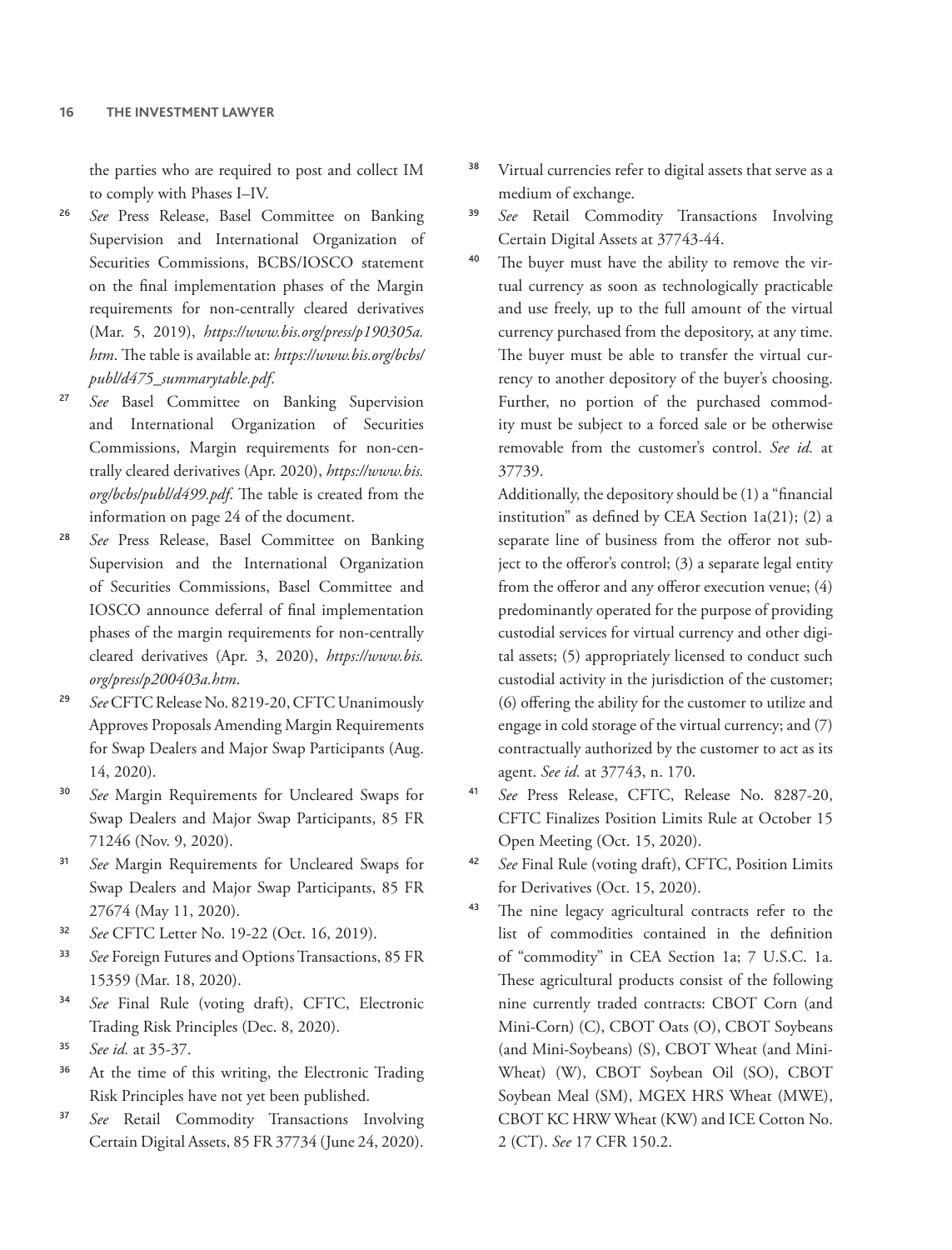- <sup>44</sup> The 16 additional non-legacy contracts include seven additional agricultural contracts, four energy contracts and five metals contracts. The seven additional agricultural contracts are: CME Live Cattle (LC), CBOT Rough Rice (RR), ICE Cocoa (CC), ICE Coffee C (KC), ICE FCOJ-A (OJ), ICE U.S. Sugar No. 11 (SB) and ICE U.S. Sugar No. 16 (SF). The four energy contracts are: NYMEX Light Sweet Crude Oil (CL), NYMEX New York Harbor ULSD Heating Oil (HO), NYMEX New York Harbor RBOB Gasoline (RB) and NYMEX Henry Hub Natural Gas (NG). The five metals contracts are: COMEX Gold (GC), COMEX Silver (SI), COMEX Copper (HG), NYMEX Palladium (PA) and NYMEX Platinum (PL).
- <sup>45</sup> The CFTC stated that, in the absence of position limits, an entity with positions in both the physically delivered and cash-settled contracts may have an increased ability and an increased incentive to manipulate one of these contracts to benefit positions in the other contract.
- <sup>46</sup> Futures that settle to the price of a referenced contract but not to the price of a core referenced futures contract would be indirectly linked to the core referenced futures contract as economically equivalent swaps.
- <sup>47</sup> *See* Position Limits for Derivatives at 24.
- <sup>48</sup> *See* CFTC Press Release, CFTC Division of Enforcement Issues Report on FY 2018 Results, Release Number 7841-18 (Nov. 15, 2018), *https:// www.cftc.gov/PressRoom/PressReleases/7841-18*.
- <sup>49</sup> *See* CFTC Press Release, CFTC Division of Enforcement Issues Annual Report for FY 2019, Release Number 8085-19 (Nov. 25, 2019), *https:// cftc.gov/PressRoom/PressReleases/8085-19*, and CFTC Press Release, CFTC Division of Enforcement Issues Annual Report, Release Number 8323-20 (Dec. 1, 2020), *https://www.cftc.gov/PressRoom/ PressReleases/8323-20*.
- <sup>50</sup> *See* CFTC Press Release, CFTC Division of Enforcement Issues Civil Monetary Penalty Guidance, Release Number 8165-20 (May 20, 2020), *https://www.cftc.gov/PressRoom/PressReleases/8165-20*.
- See CFTC Press Release, CFTC Issues Guidance on Factors Used in Evaluating Corporate Compliance Programs in Connection with Enforcement Matters*,*  Release Number 8235 (Sept. 10, 2020), *https://www. cftc.gov/PressRoom/PressReleases/8235-20*.
- <sup>52</sup> *See* CFTC Press Release, CFTC Division of Enforcement Issues Annual Report, Release Number 8323-20 (Dec. 1, 2020), *https://www.cftc.gov/ PressRoom/PressReleases/8323-20*.
- <sup>53</sup> *See* CFTC Press Release, CFTC Orders JPMorgan to Pay Record \$920 Million for Spoofing and Manipulation, Release Number 8260 (Sept. 29, 2020), *https://www.cftc.gov/PressRoom/PressReleases/ 8260-20*.
- <sup>54</sup> *See id*.

- <sup>56</sup> *See id*.
- <sup>57</sup> *See id*.
- <sup>58</sup> In September 2020, a federal jury in Chicago convicted two former precious metals traders for Deutsche Bank, James Vorley and Cedic Chanu, of wire fraud for spoofing-related conduct. They have not been sentenced and currently are engaged in post-trial litigation attacking their convictions. The case is *United States v. James Vorley and Cedric Chanu*, Case No. 1:18-cr-00035, pending in the Northern District of Illinois.
- <sup>59</sup> *See* CFTC Press Release, CFTC Orders the Bank of Nova Scotia to pay \$127.4 Million for Spoofing, False Statements, Compliance and Supervision Violations, Release Number 8220-20 (Aug. 19, 2020), *https:// www.cftc.gov/PressRoom/PressReleases/8220-20*.
- <sup>60</sup> *See* CFTC Press Release, CFTC Orders the Bank of Nova Scotia to pay \$800,000 Penalty for Spoofing in the Precious Metals Futures Markets, Release Number 7818-18 (Oct. 1, 2018), *https://www.cftc. gov/PressRoom/PressReleases/7818-18*.
- <sup>61</sup> *See* CFTC Press Release, CFTC Orders the Bank of Nova Scotia to pay record \$77.4 Million for Spoofing and Making False Statements, Release Number 8221-20 (Aug. 19, 2020), *https://www.cftc. gov/PressRoom/PressReleases/8221-20*.
- <sup>62</sup> *See id.*

<sup>55</sup> *See id*.